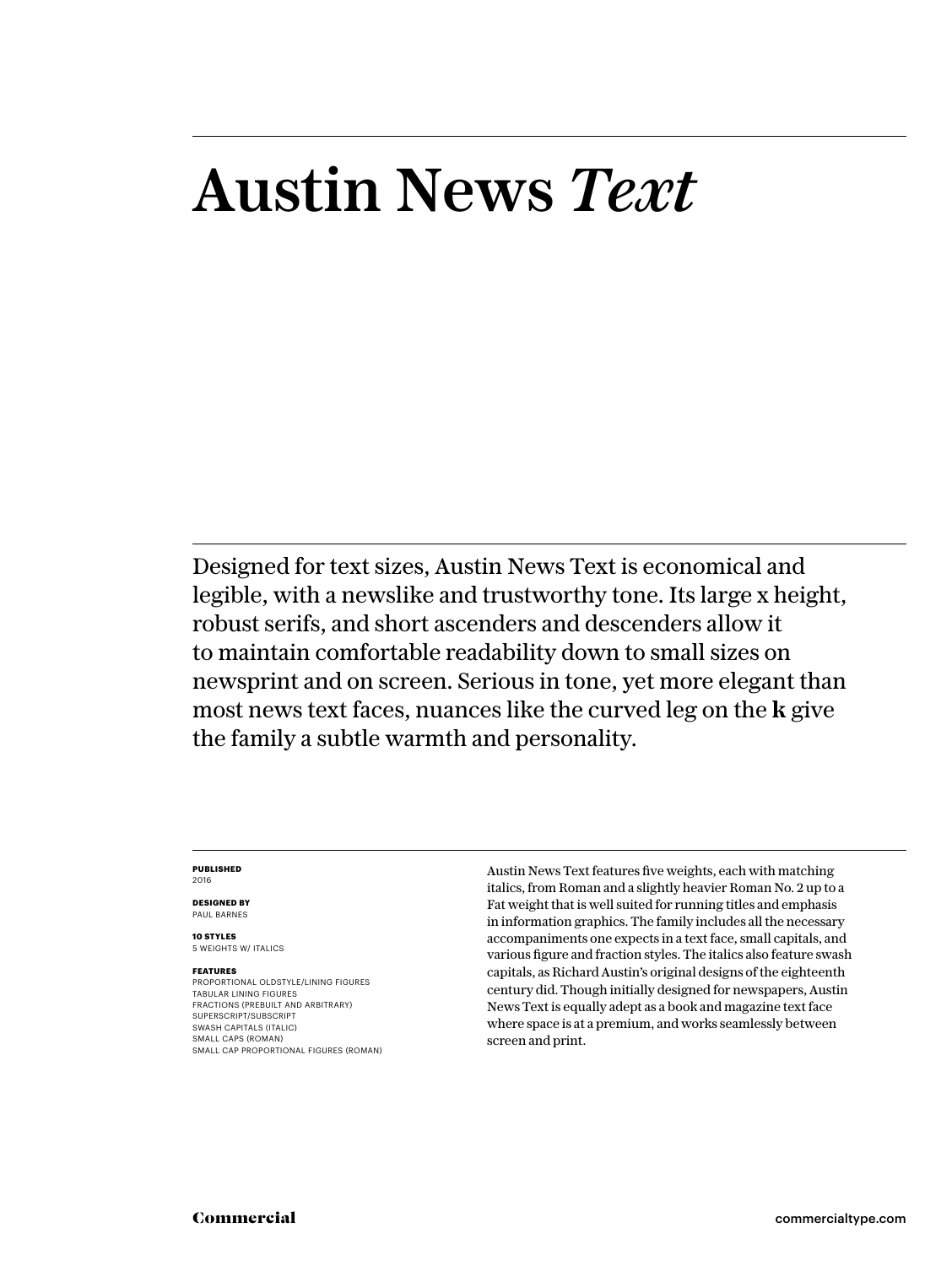Austin News Text Roman *Austin News Text Italic* Austin News Text Roman No. 2 *Austin News Text Italic No. 2* **Austin News Text Semibold** *Austin News Text Semibold Italic* **Austin News Text Bold** *Austin News Text Bold Italic* Austin News Text Fat *Austin News Text Fat Italic*

# The New York Trilogy *The New York Trilogy*

ROMAN & ITALIC, 16 PT

The New York Trilogy *The New York Trilogy*

ROMAN NO. 2 & ITALIC NO. 2, 16 PT

Different printing methods – and different taste – make for disparate requirements in the overall color of a block of text, so we have included two different Roman weights in the Austin News Text family. Austin News Text Roman is lighter and airier, working best at slightly larger sizes and on uncoated paper. Austin News Text Roman No. 2 is noticeably darker, giving it a more forceful presence on coated paper and allowing use at smaller sizes.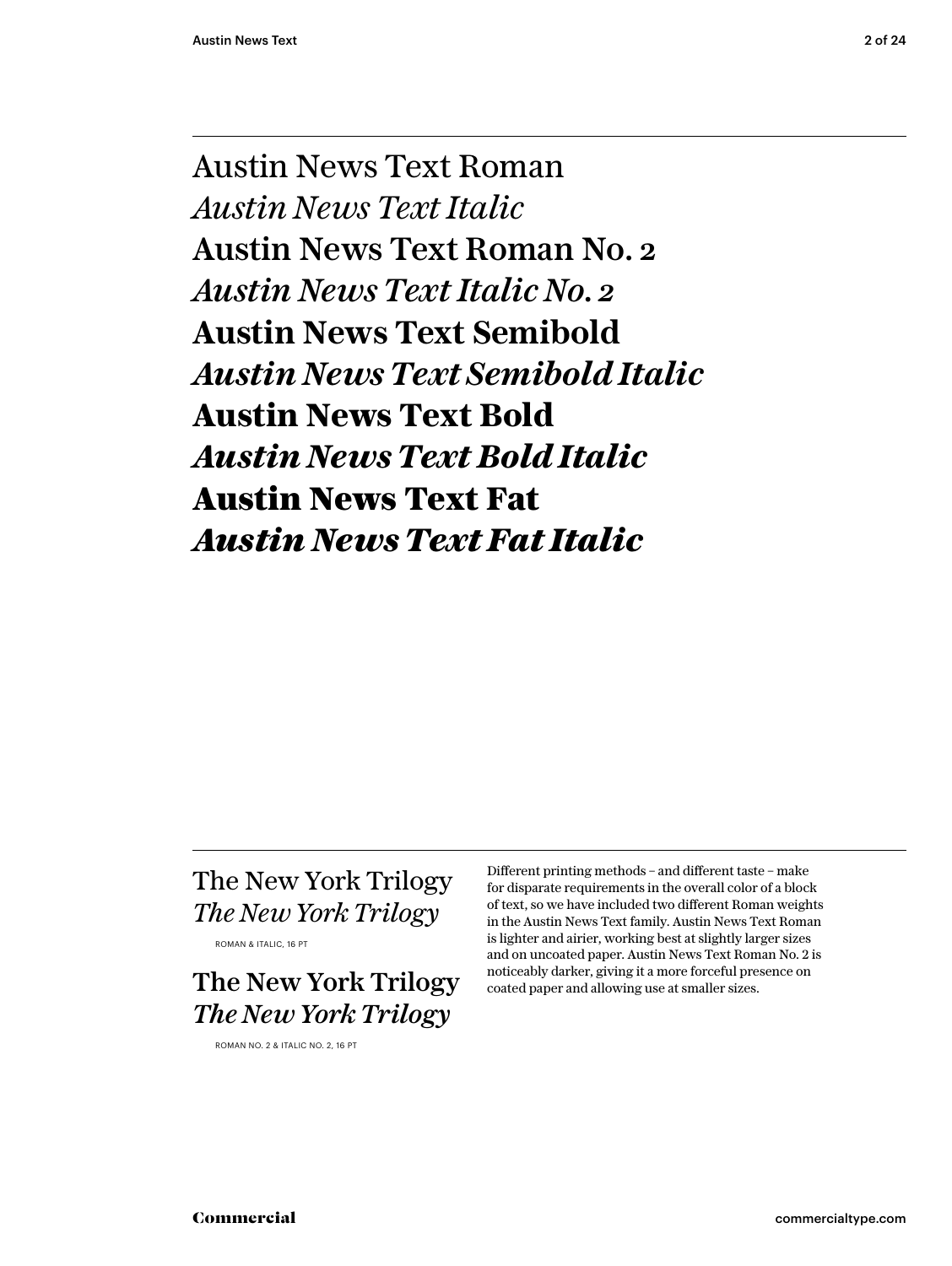#### **COMPARISON OF AUSTIN NEWS TEXT & AUSTIN TEXT (REGULAR) AT THE SAME POINT SIZE & LEADING**

Kant, Schelling, and Hegel made use of the concept of *the Beautiful* as a kind of keystone or cornice for their respective philosophical edifices. Aesthetics, then, came into being as *the philosophy of the Beautiful,* and it may be asked why this philosophical aesthetics does not suffice; why beauty should need for its understanding also an aesthetics "von unten." The answer is not that no system of philosophy is universally accepted, but that *the general aesthetic theories* have not, as yet at least, succeeded in answering the plain questions of "the plain man" in regard to concrete beauty. Kant, indeed, frankly denied that the explanation of concrete beauty, or "Doctrine of Taste," as he called it, was possible, while the various definers of beauty as "the union of the Real and the Ideal" "the expression of the Ideal to Sense," have done no more than he. No one of *these* aesthetic systems, in spite of volumes of socalled application of their principles to works of art, has been able to furnish a criterion of beauty.

AUSTIN NEWS TEXT, 9/11 PT

Kant, Schelling, and Hegel made use of the concept of *the Beautiful* as a kind of keystone or cornice for their respective philosophical edifices. Aesthetics, then, came into being as *the philosophy of the Beautiful,* and it may be asked why this philosophical aesthetics does not suffice; why beauty should need for its understanding also an aesthetics "von unten." The answer is not that no system of philosophy is universally accepted, but that *the general aesthetic theories* have not, as yet at least, succeeded in answering the plain questions of "the plain man" in regard to concrete beauty. Kant, indeed, frankly denied that the explanation of concrete beauty, or "Doctrine of Taste," as he called it, was possible, while the various definers of beauty as "the union of the Real and the Ideal" "the expression of the Ideal to Sense," have done no more than he. No one of *these* aesthetic systems, in spite of volumes of so-called application of their principles to works of art, has been able to furnish a criterion of beauty. Granting that the aim of every aesthetics is to determine the Nature of Beauty, and to explain our feelings about it, we may say that the empirical treatments propose to do this either by describing the

AUSTIN TEXT, 9/11 PT



AUSTIN NEWS TEXT, 60 PT

AUSTIN TEXT, 60 PT

Austin Text is designed for book and magazine text, with efficient proportions but a significant amount of air above and below the lowercase thanks to generous ascender and descender lengths. Austin News Text uses typical news proportions, maximizing the space between the baseline and x-height to differentiate lowercase letters from one another at small sizes, and making the details larger and less nuanced, to make them less vulnerable to the rigors of poor reproduction on newsprint or on screen. The end result of this enlargement of the lowercase is a text face that seems much larger and fuller – and more readable – at the same point size. 9pt Austin News Text feels roughly equivalent to 11pt Austin Text.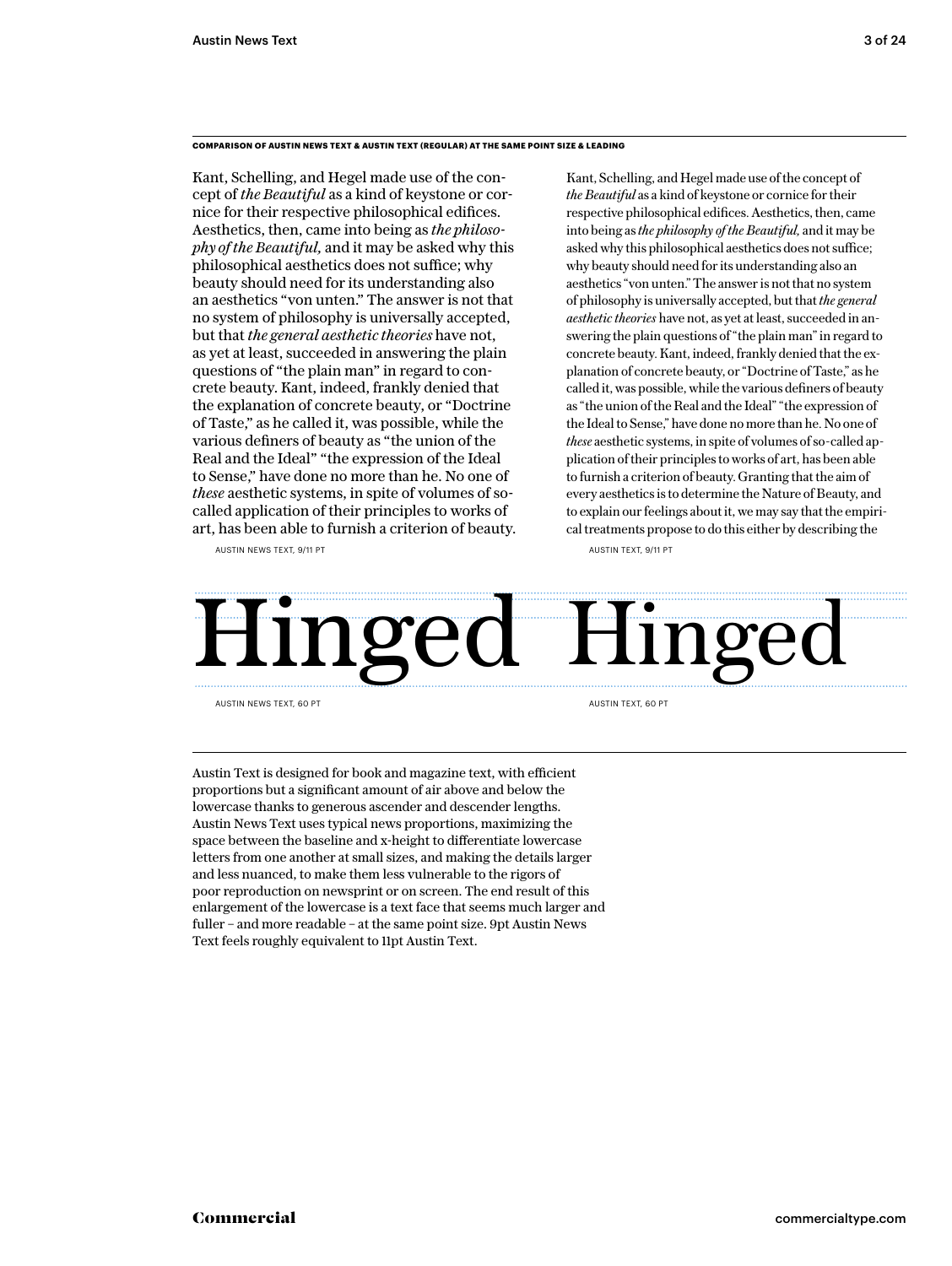| <b>RECOMMENDED MINIMUM &amp; MAXIMUM SIZES</b> |                                                                                                                                                                                                                                                           |  |  |  |
|------------------------------------------------|-----------------------------------------------------------------------------------------------------------------------------------------------------------------------------------------------------------------------------------------------------------|--|--|--|
| TEXT, 6-18 PT                                  | THE ENGLISH EAST INDIA COMPANY was established in 1600 and granted the Royal Charter<br>by Queen Elizabeth. These first several voyages which they<br>had fitted out for India, centred mainly around silk<br>cotton, rum, and opium. In 1612 they banded |  |  |  |
| DECK, 18 - 48 PT                               | Through the enmities of the Dutch India Co<br>Several mishaps befell their crew<br>During critical voyage                                                                                                                                                 |  |  |  |
| HEADLINE, 48 PT+                               | Endured through<br>The utmost<br>SNOV                                                                                                                                                                                                                     |  |  |  |
| HEADLINE CONDENSED, 48 PT+                     | <b>Successfully Conduct</b><br><b>Instigate from</b><br>QUARTER                                                                                                                                                                                           |  |  |  |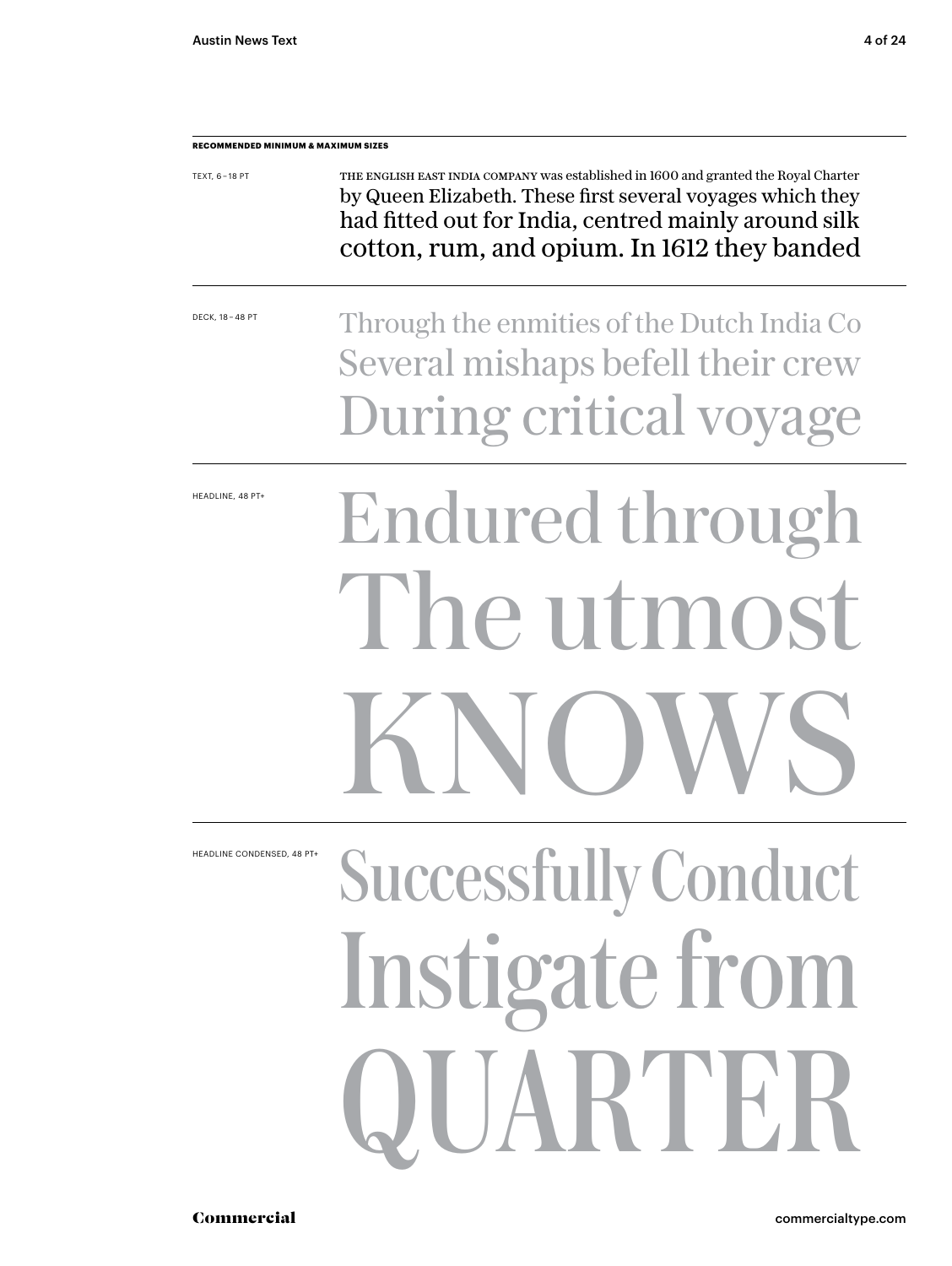MALAKKASUND ER MJÓTT OG GRUNNT 85KM Talijanska strana je svoju želju za pripajanje Rijeke *SI DIVIDONO IN 25 DISTRETTI, TUTTI SITUATI The name is derived from the Old English north yard*

AUSTIN NEWS TEXT ROMAN, ITALIC.

AFFECTING CLOSE TO 24% OF THE COUNTRY In 1930 he drew the modern boundaries between *IL A PRIS UNE IMPORTANCE STRATÉGIQUE Der Vater nannte sich "von Neidhardt"; erst in den*

AUSTIN NEWS TEXT ROMAN NO. 2, ITALIC NO. 2, 18 PT [SWASH ITALIC CAPITALS]

**KEDAH SIRVIÓ COMO PUERTO OCCIDENTAL The Zrinski & Frankopan families had close ties** *NIET ALLEEN VANWEGE DE STRANDEN MET Cechą wyróżniającą francuski jest też zjawisko*

AUSTIN NEWS TEXT SEMIBOLD, SEMIBOLD ITALIC, 18 PT [ALTERNATE K k, ITALIC A V W w]

**FROM VÁGSEIÐI'S STEEP VERTICAL CLIFFS Tributaries joining at the Ledava and Ščavnica** *11,750 SCHOLARLY GOVERNMENT REPORTS Yhdistynyt kuningaskunta alkoi ottaa saaria*

AUSTIN NEWS TEXT BOLD, BOLD ITALIC, 18 PT [ALTERNATE ITALIC g y]

FORM ENDURED COMPLEX DEFORMATION At depths ranging from 150 to nearly 5,317 feet *NAMED AFTER CAPE DORSET IN NUNAVUT The ocean's narrow continental shelves had*

AUSTIN NEWS TEXT FAT, FAT ITALIC, 18 PT [PROPORTIONAL OLDSTYLE FIGURES]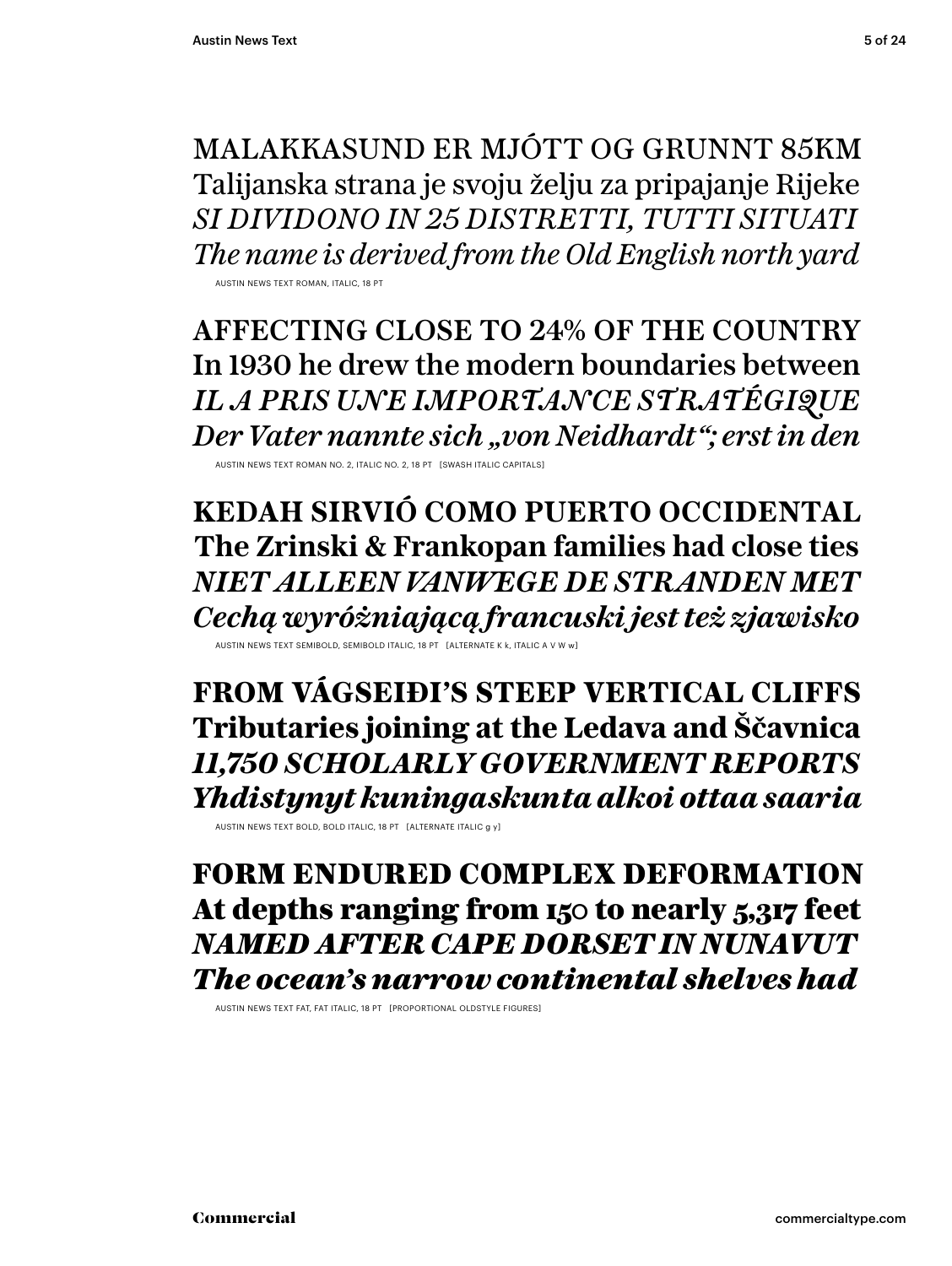AUSTIN NEWS TEXT ROMAN, ITALIC, BOLD, 14/17 PT

the spanish war, which began in 1739, and the French war which soon followed it occasioned further increase of the debt, which, on the 31st of December 1748, after it had been concluded by the **Treaty of Aix-la-Chapelle,** amounted to £78,293,313. The most profound peace of the seventeen years of continuance had taken no more than £8,328,354 from it. A war of less than nine years' continuance added £31,338,689 to it (Refer to James Postlethwaite's *History of the Public Revenue*). During the administration of Mr. Pelham, the interest of the public debt was reduced from 4% to 3%; or at least measures were taken for reducing it, from four to three per cent; the sinking fund was increased, and some part of the public debt was paid off. In 1755, before the breaking out of the late war, the funded debt of Great Britain amounted to £72,289,673. On the 5th of January 1763, at the conclusion of the peace, the funded debt amounted to £122,603,336. The unfunded debt has been stated at £13,927,589. But the expense occasioned by the war did not end with the conclusion of the peace, so that though, on the 5th of January 1763, the funded debt was increased (partly by a new loan, and partly by funding a part of the unfunded debt) to £129,586,782, there still remained (according to the very well informed author of *Considerations on the Trade and Finances of Great Britain*) an unfunded debt which was brought to account in that and the following year of £975,017. In 1763, therefore, the public debt of Great Britain, funded and unfunded together, amounted, according to this author, ROMAN SMALL CAPS PROPORTIONAL LINING

ROMAN

BOLD

PROPORTIONAL LINING FIGURES

ITALIC NO. 2

PROPORTIONAL OLDSTYLE FIGURES

FIGURES [CAP-HEIGHT]

ITALIC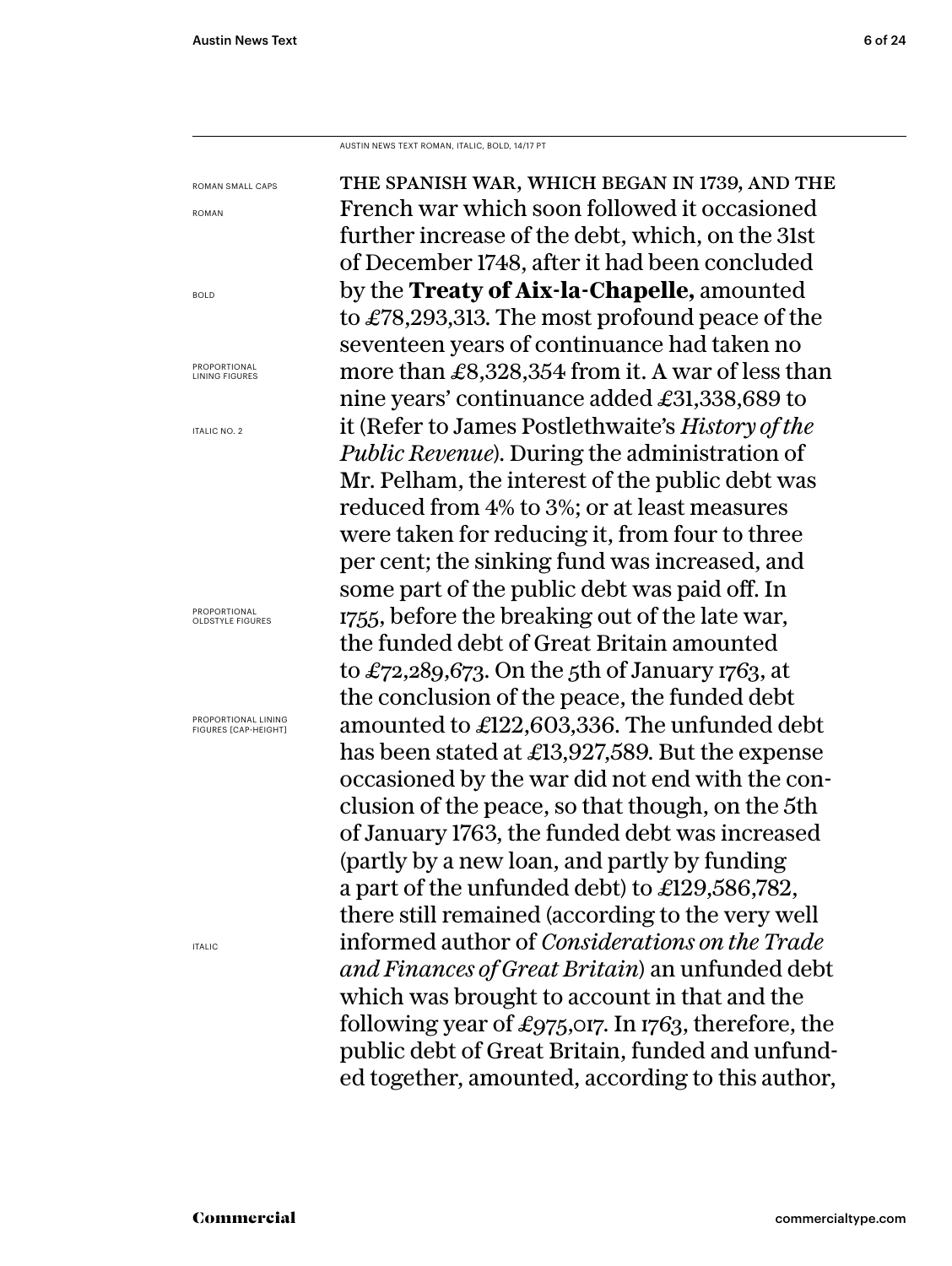AUSTIN NEWS TEXT ROMAN NO. 2, ITALIC NO. 2, BOLD, 14/16 PT

the spanish war, which began in 1739, and the French war which soon followed it occasioned further increase of the debt, which, on the 31st of December 1748, after it had been concluded by the **Treaty of Aix-la-Chapelle,** amounted to £78,293,313. The most profound peace of the seventeen years of continuance had taken no more than £8,328,354 from it. A war of less than nine years' continuance added £31,338,689 to it (Refer to James Postlethwaite's *History of the Public Revenue*). During the administration of Mr. Pelham, the interest of the public debt was reduced from 4% to 3%; or at least measures were taken for reducing it, from four to three per cent; the sinking fund was increased, and some part of the public debt was paid off. In 1755, before the breaking out of the late war, the funded debt of Great Britain amounted to £72,289,673. On the 5th of January 1763, at the conclusion of the peace, the funded debt amounted to £122,603,336. The unfunded debt has been stated at £13,927,589. But the expense occasioned by the war did not end with the conclusion of the peace, so that though, on the 5th of January 1763, the funded debt was increased (partly by a new loan, and partly by funding a part of the unfunded debt) to £129,586,782, there still remained (according to the very well informed author of *Considerations on the Trade and Finances of Great Britain*) an unfunded debt which was brought to account in that and the following year of £975,017. In 1763, therefore, the public debt of Great Britain, funded and unfunded together, amounted, according ROMAN NO. 2 SMALL CAPS ROMAN NO. 2 BOLD PROPORTIONAL LINING FIGURES ITALIC NO. 2 PROPORTIONAL OLDSTYLE FIGURES PROPORTIONAL LINING FIGURES [CAP-HEIGHT] ITALIC NO. 2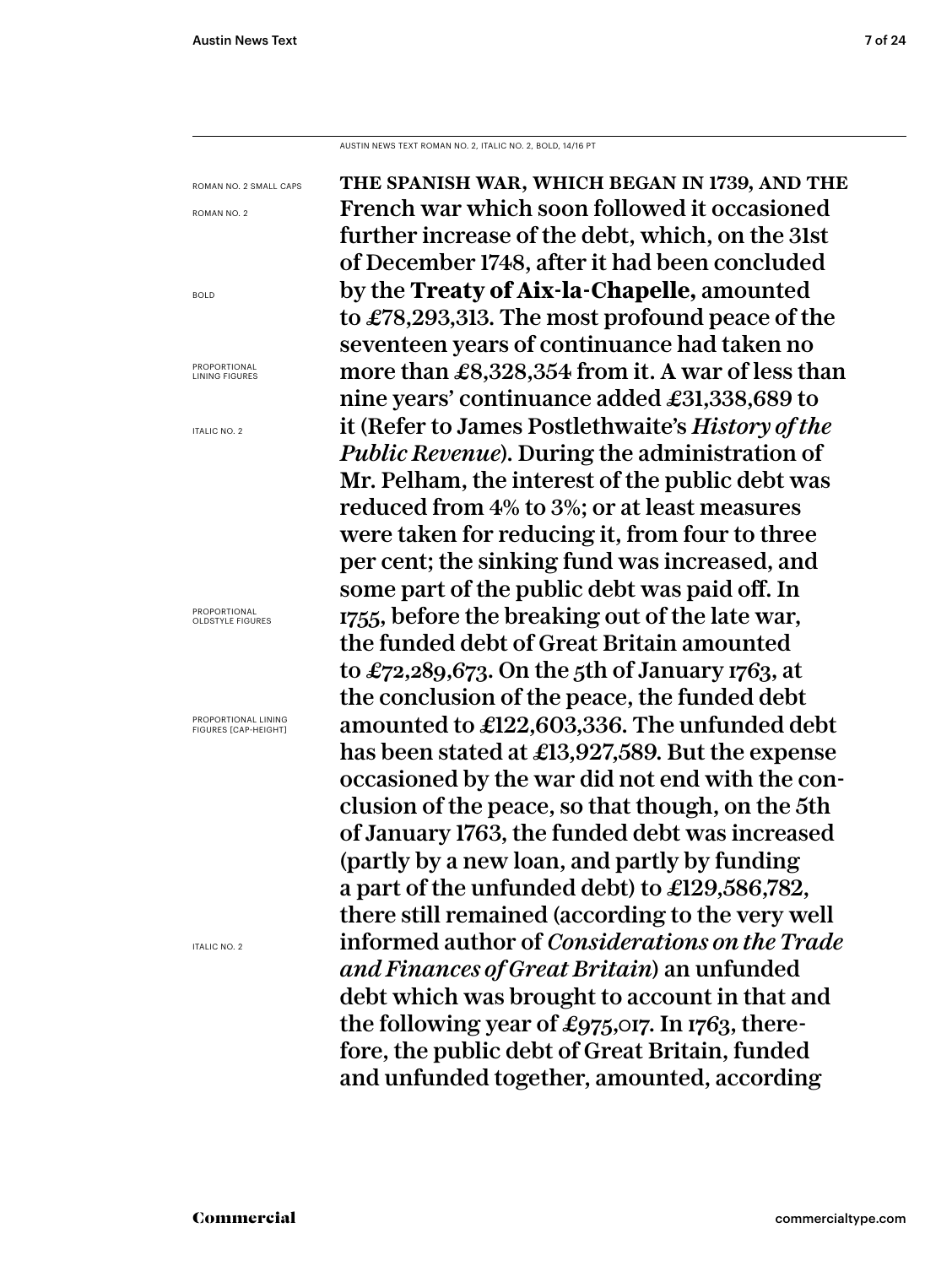AUSTIN NEWS TEXT SEMIBOLD, SEMIBOLD ITALIC, FAT, 14/16 PT

**the spanish war, which began in 1739, and the French war which soon followed it occasioned further increase of the debt, which, on the 31st of December 1748, after it had been concluded by the** Treaty of Aix-la-Chapelle, **amounted to £78,293,313. The most profound peace of the seventeen years of continuance had taken no more than £8,328,354 from it. A war of less than nine years' continuance added £31,338,689 to it (Refer to James Postlethwaite's** *History of the Public Revenue***). During the administration of Mr. Pelham, the interest of the public debt was reduced from 4% to 3%; or at least measures were taken for reducing it, from four to three per cent; the sinking fund was increased, and some part of the public debt was paid off. In 1755, before the breaking out of the late war, the funded debt of Great Britain amounted to £72,289,673. On the 5th of January 1763, at the conclusion of the peace, the funded debt amounted to £122,603,336. The unfunded debt has been stated at £13,927,589. But the expense occasioned by the war did not end with the conclusion of the peace, so that though, on the 5th of January 1763, the funded debt was increased (partly by a new loan, and partly by funding a part of the unfunded debt) to £129,586,782, there still remained (according to the very well informed author of** *Considerations on the Trade and Finances of Great Britain***) an unfunded debt which was brought to account in that and the following year of £975,017. In 1763, therefore, the public debt of Great Britain, funded and unfunded together, amounted, according to this author,**  SEMIBOLD SMALL CAPS SEMIBOLD PROPORTIONAL LINING FIGURES ITALIC NO. 2 PROPORTIONAL PROPORTIONAL LINING

OLDSTYLE FIGURES

FAT

FIGURES [CAP-HEIGHT]

ITALIC NO. 2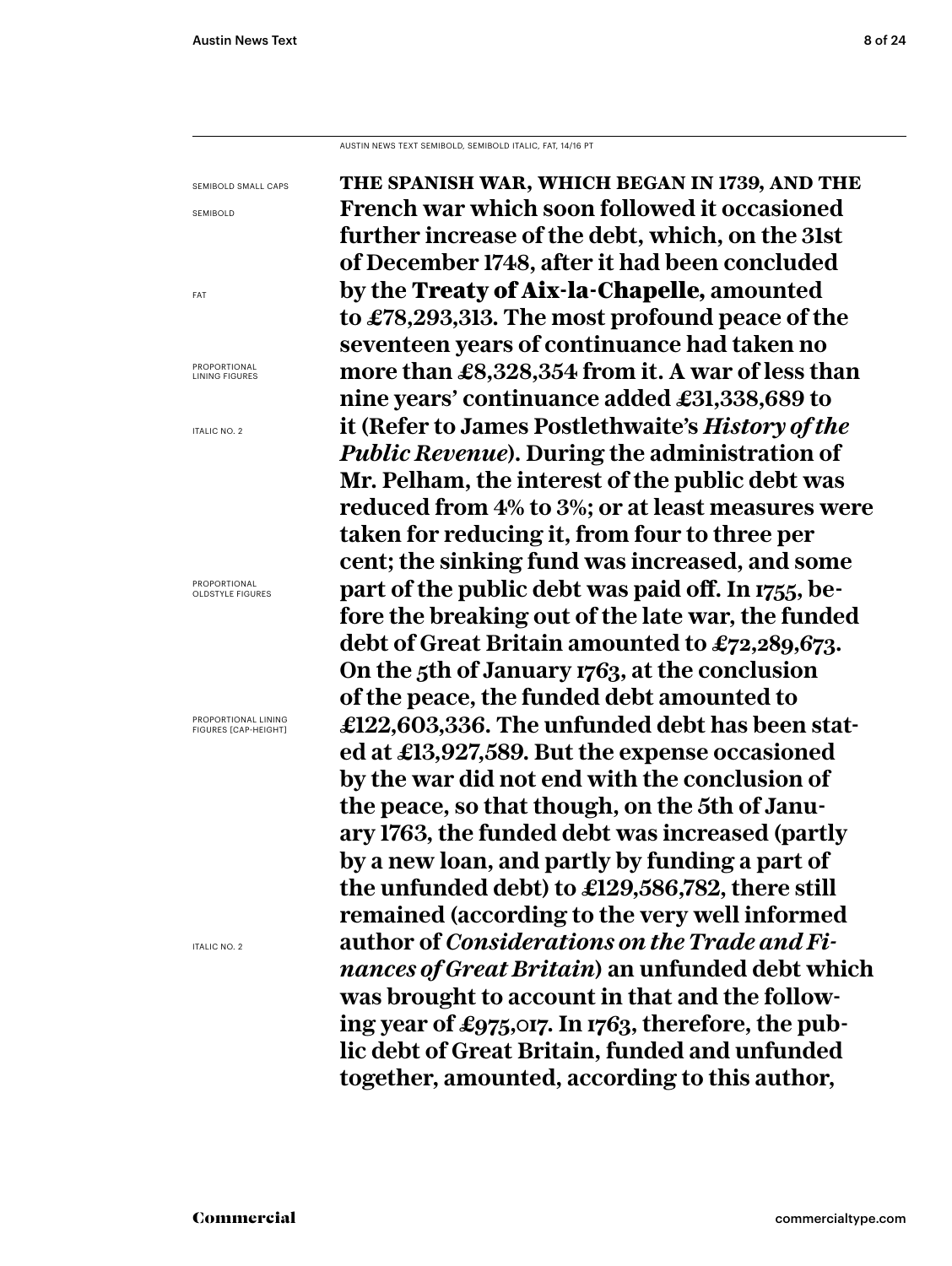EVERY INTRODUCTION to the problems of aesthetics begins by acknowledging the existence and claims of two methods of attack—the *general, philosophical, deductive*, which starts from a complete metaphysics and installs beauty in its place among the other great concepts; and the *empirical*, or *inductive*, which seeks to disengage a general principle of beauty from the objects of aesthetic experience and the facts of aesthetic enjoyment: an example of Fechner's "aesthetics from above and below."

# **Methodologies of Aesthetics**

The first was the method of aesthetics par excellence. It was indeed only through the desire of an eighteenth-century philosopher, Baumgarten, to round out his "architectonic" of metaphysics that the science received its name, as designating the theory of knowledge in the form of feeling, parallel to that of "clear," logical thought. Kant, Schelling, and Hegel, again, made use of the concept of *the Beautiful* as a kind of keystone or cornice for their respective philosophical edifices. Aesthetics, then, came into being as the philosophy of the Beautiful, and it may be asked why this philosophical aesthetics does not suffice; why beauty should need for its understanding also an aesthetics "von unten." The answer is not that no system of philosophy is universally accepted, but that *the general aesthetic theories* have not, as yet at least, succeeded in answering the plain questions of "the plain man" in regard to concrete beauty. Kant, indeed, frankly denied that the explanation of concrete beauty, or "Doctrine of Taste," as he called it, was possible, while the various definers of beauty as "the union of the Real and the Ideal" "the expression of the Ideal to Sense," have done no more than he. No one of *these* aesthetic systems, in spite of volumes of so-called application of their principles to works of art, has been able to furnish a criterion of beauty. The criticism of the generations is summed up in the mild remark of Fechner, in his "Vorschule der Aesthetik," to the effect that the philosophical path leaves one in conceptions that, by reason of their generality, *do not well fit* the particular cases. And so it was that empirical aesthetics arose, which

AUSTIN NEWS TEXT ROMAN, ITALIC, BOLD, 10/12 PT AUSTIN NEWS TEXT ROMAN NO. 2, ITALIC NO. 2, BOLD, 10/12 PT

EVERY INTRODUCTION to the problems of aesthetics begins by acknowledging the existence and claims of two methods of attack—the *general, philosophical, deductive*, which starts from a complete metaphysics and installs beauty in its place among the other great concepts; and the *empirical*, or *inductive*, which seeks to disengage a general principle of beauty from the objects of aesthetic experience and the facts of aesthetic enjoyment: an example of Fechner's "aesthetics from above and below."

# **Methodologies of Aesthetics**

The first was the method of aesthetics par excellence. It was indeed only through the desire of an eighteenth-century philosopher, Baumgarten, to round out his "architectonic" of metaphysics that the science received its name, as designating the theory of knowledge in the form of feeling, parallel to that of "clear," logical thought. Kant, Schelling, and Hegel, again, made use of the concept of *the Beautiful* as a kind of keystone or cornice for their respective philosophical edifices. Aesthetics, then, came into being as the philosophy of the Beautiful, and it may be asked why this philosophical aesthetics does not suffice; why beauty should need for its understanding also an aesthetics "von unten." The answer is not that no system of philosophy is universally accepted, but that *the general aesthetic theories* have not, as yet at least, succeeded in answering the plain questions of "the plain man" in regard to concrete beauty. Kant, indeed, frankly denied that the explanation of concrete beauty, or "Doctrine of Taste," as he called it, was possible, while the various definers of beauty as "the union of the Real and the Ideal" "the expression of the Ideal to Sense," have done no more than he. No one of *these* aesthetic systems, in spite of volumes of so-called application of their principles to works of art, has been able to furnish a criterion of beauty. The criticism of the generations is summed up in the mild remark of Fechner, in his "Vorschule der Aesthetik," to the effect that the philosophical path leaves one in conceptions that, by reason of their generality, *do not well fit* the particular cases. And so it was that empiri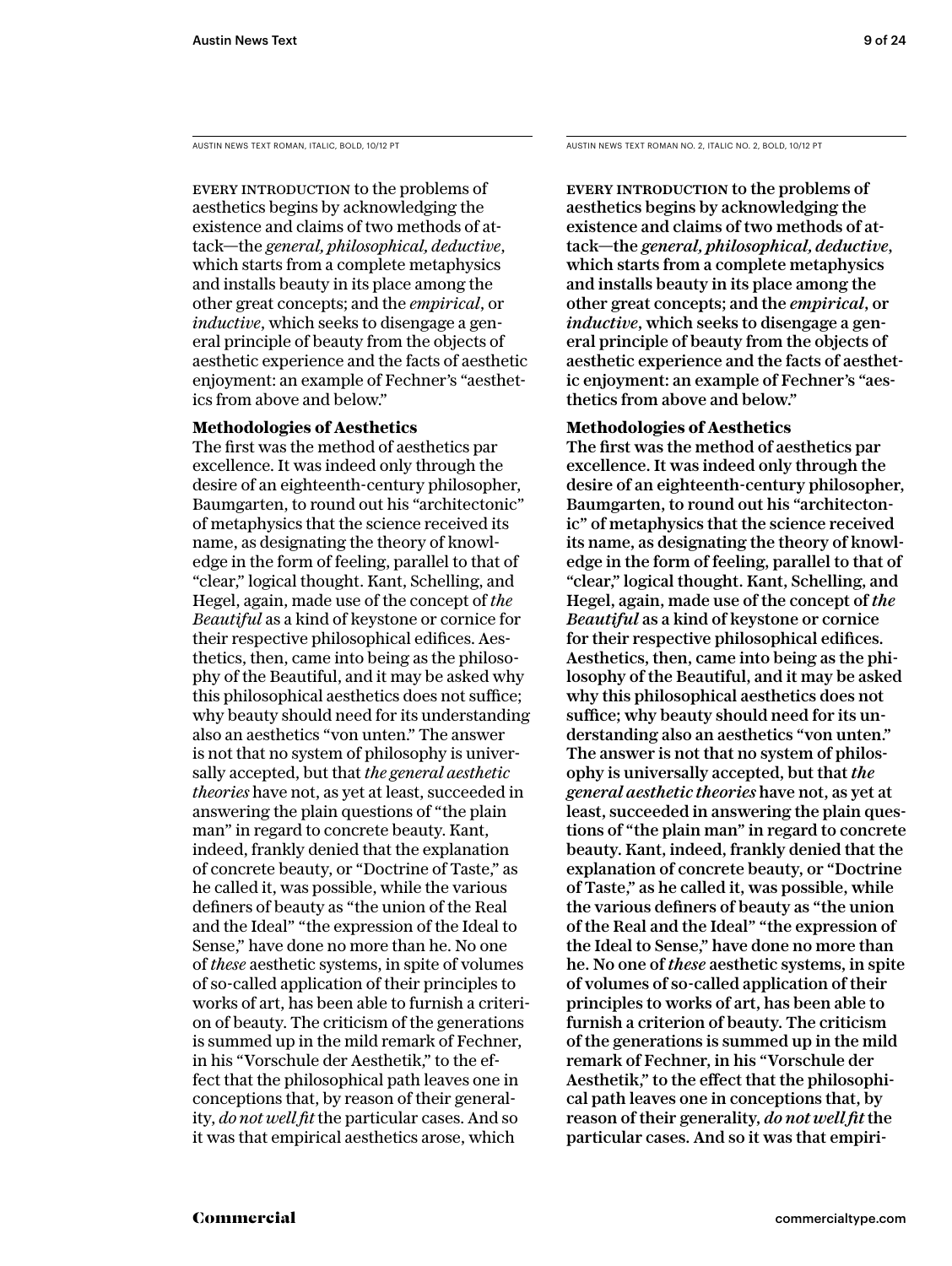AUSTIN NEWS TEXT SEMIBOLD, SEMIBOLD ITALIC, FAT, 10/12 PT AUSTIN NEWS TEXT BOLD, BOLD ITALIC, 10/12 PT

**Every introduction to the problems of aesthetics begins by acknowledging the existence and claims of two methods of attack—the** *general, philosophical, deductive***, which starts from a complete metaphysics and installs beauty in its place among the other great concepts; and the**  *empirical***, or** *inductive***, which seeks to disengage a general principle of beauty from the objects of aesthetic experience and the facts of aesthetic enjoyment: an example of Fechner's "aesthetics from above and below."** 

# Methodologies of Aesthetics

**The first was the method of aesthetics par excellence. It was indeed only through the desire of an eighteenth-century philosopher, Baumgarten, to round out his "architectonic" of metaphysics that the science received its name, as designating the theory of knowledge in the form of feeling, parallel to that of "clear," logical thought. Kant, Schelling, and Hegel, again, made use of the concept of** *the Beautiful* **as a kind of keystone or cornice for their respective philosophical edifices. Aesthetics, then, came into being as the philosophy of the Beautiful, and it may be asked why this philosophical aesthetics does not suffice; why beauty should need for its understanding also an aesthetics "von unten." The answer is not that no system of philosophy is universally accepted, but that** *the general aesthetic theories*  **have not, as yet at least, succeeded in answering the plain questions of "the plain man" in regard to concrete beauty. Kant, indeed, frankly denied that the explanation of concrete beauty, or "Doctrine of Taste," as he called it, was possible, while the various definers of beauty as "the union of the Real and the Ideal" "the expression of the Ideal to Sense," have done no more than he. No one of** *these* **aesthetic systems, in spite of volumes of so-called application of their principles to works of art, has been able to furnish a criterion of beauty. The criticism of the generations is summed up in the mild remark of Fechner, in his "Vorschule der Aesthetik,"** 

**Every introduction to the problems of aesthetics begins by acknowledging the existence and claims of two methods of attack—the** *general, philosophical, deductive***, which starts from a complete metaphysics and installs beauty in its place among the other great concepts; and the** *empirical***, or** *inductive***, which seeks to disengage a general principle of beauty from the objects of aesthetic experience and the facts of aesthetic enjoyment: an example of Fechner's "aesthetics from above and below."** 

**methodologies of aesthetics The first was the method of aesthetics par excellence. It was indeed only through the desire of an eighteenth-century philosopher, Baumgarten, to round out his "architectonic" of metaphysics that the science received its name, as designating the theory of knowledge in the form of feeling, parallel to that of "clear," logi-**

AUSTIN NEWS TEXT FAT, FAT ITALIC, 10/12 PT

EVERY INTRODUCTION to the problems of aesthetics begins by acknowledging the existence and claims of two methods of attack—the *general, philosophical, deductive*, which starts from a complete metaphysics and installs beauty in its place among the other great concepts; and the *empirical*, or *inductive*, which seeks to disengage a general principle of beauty from the objects of aesthetic experience and the facts of aesthetic enjoyment: an example of Fechner's "aesthetics from above and below."

methodologies of aesthetics The first was the method of aesthetics par excellence. It was indeed only through the desire of an eighteenth-century philosopher, Baumgarten, to round out his "architectonic" of metaphysics that the science received its name, as designating the theory of knowledge in the form of feeling, parallel to that of "clear," logical thought. Kant, Schelling,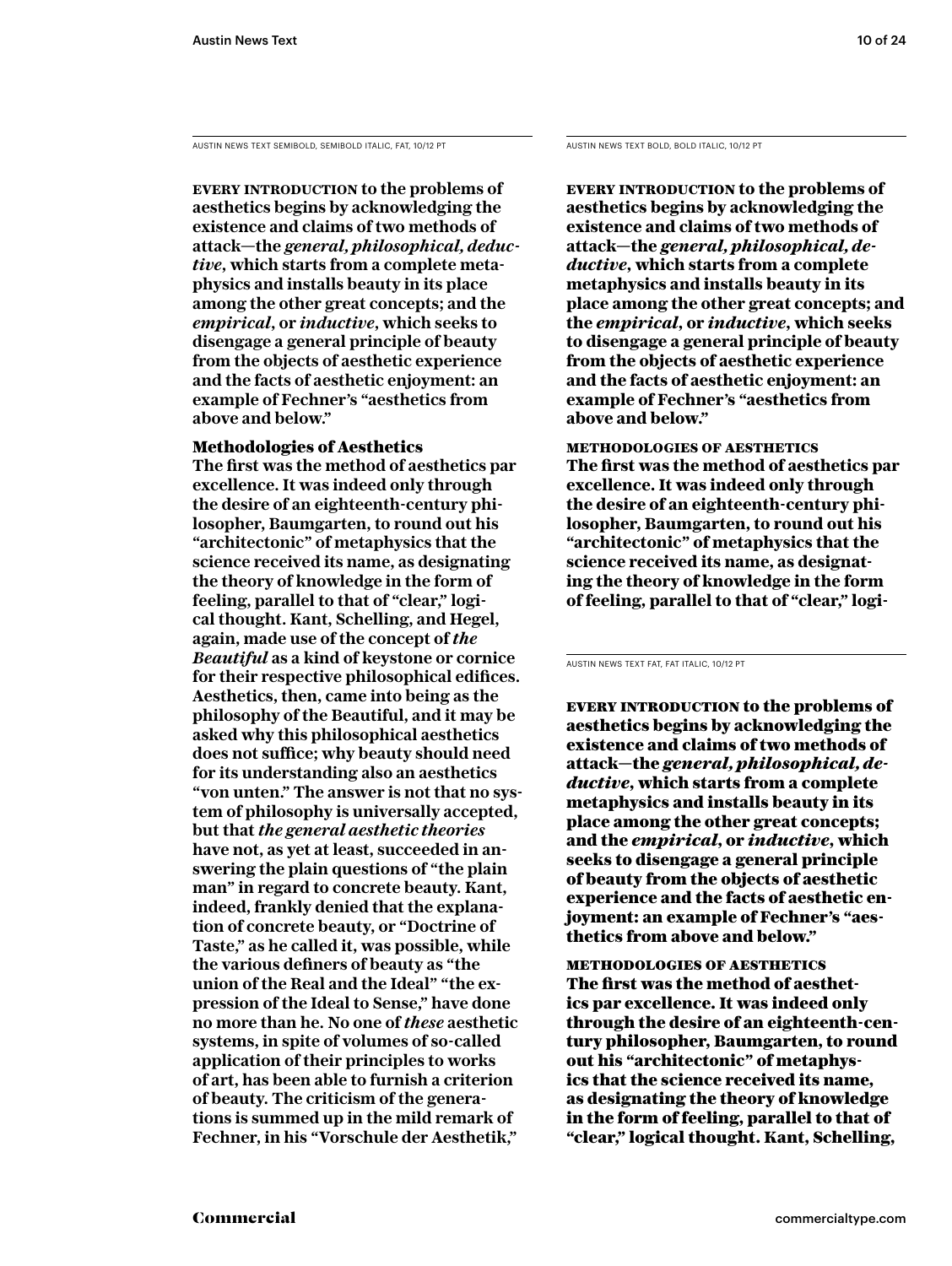AUSTIN NEWS TEXT ROMAN, ITALIC, SEMIBOLD, 9/11 PT

EVERY INTRODUCTION to the problems of aesthetics begins by acknowledging the existence and claims of two methods of attack—the *general, philosophical, deductive*, which starts from a complete metaphysics and installs beauty in its place among the other great concepts; and the *empirical*, or *inductive*, which seeks to disengage a general principle of beauty from the objects of aesthetic experience and the facts of aesthetic enjoyment: an example of Fechner's "aesthetics from above and below."

# **Methodologies of Aesthetics**

The first was the method of aesthetics par excellence. It was indeed only through the desire of an eighteenth-century philosopher, Baumgarten, to round out his "architectonic" of metaphysics that the science received its name, as designating the theory of knowledge in the form of feeling, parallel to that of "clear," logical thought. Kant, Schelling, and Hegel, again, made use of the concept of *the Beautiful* as a kind of keystone or cornice for their respective philosophical edifices. Aesthetics, then, came into being as the philosophy of the Beautiful, and it may be asked why this philosophical aesthetics does not suffice; why beauty should need for its understanding also an aesthetics "von unten."

# **The State of Criticism**

The answer is not that no system of philosophy is universally accepted, but that *the general aesthetic theories* have not, as yet at least, succeeded in answering the plain questions of "the plain man" in regard to concrete beauty. Kant, indeed, frankly denied that the explanation of concrete beauty, or "Doctrine of Taste," as he called it, was possible, while the various definers of beauty as "the union of the Real and the Ideal" "the expression of the Ideal to Sense," have done no more than he. No one of *these* aesthetic systems, in spite of volumes of so-called application of their principles to works of art, has been able to furnish a criterion of beauty. The criticism of the generations is summed up in the mild remark of Fechner, in his "Vorschule der Aesthetik," to the effect that the philosophical path leaves one in conceptions that, by reason of their generality, *do not well fit* the particular cases. And so it was that empirical aesthetics arose, which does not seek to answer those plain questions as to the enjoyment of concrete beauty down to its simplest forms, to which philosophical aesthetics had been inadequate. But it is clear that neither has empirical aesthetics said the last word concerning beauty. Criticism is still in a chaotic state AUSTIN NEWS TEXT ROMAN NO. 2, ITALIC NO. 2, BOLD, 9/11 PT

EVERY INTRODUCTION to the problems of aesthetics begins by acknowledging the existence and claims of two methods of attack—the *general, philosophical, deductive*, which starts from a complete metaphysics and installs beauty in its place among the other great concepts; and the *empirical*, or *inductive*, which seeks to disengage a general principle of beauty from the objects of aesthetic experience and the facts of aesthetic enjoyment: an example of Fechner's "aesthetics from above and below."

# **Methodologies of Aesthetics**

The first was the method of aesthetics par excellence. It was indeed only through the desire of an eighteenth-century philosopher, Baumgarten, to round out his "architectonic" of metaphysics that the science received its name, as designating the theory of knowledge in the form of feeling, parallel to that of "clear," logical thought. Kant, Schelling, and Hegel, again, made use of the concept of *the Beautiful* as a kind of keystone or cornice for their respective philosophical edifices. Aesthetics, then, came into being as the philosophy of the Beautiful, and it may be asked why this philosophical aesthetics does not suffice; why beauty should need for its understanding also an aesthetics "von unten."

# **The State of Criticism**

The answer is not that no system of philosophy is universally accepted, but that *the general aesthetic theories* have not, as yet at least, succeeded in answering the plain questions of "the plain man" in regard to concrete beauty. Kant, indeed, frankly denied that the explanation of concrete beauty, or "Doctrine of Taste," as he called it, was possible, while the various definers of beauty as "the union of the Real and the Ideal" "the expression of the Ideal to Sense," have done no more than he. No one of *these* aesthetic systems, in spite of volumes of so-called application of their principles to works of art, has been able to furnish a criterion of beauty. The criticism of the generations is summed up in the mild remark of Fechner, in his "Vorschule der Aesthetik," to the effect that the philosophical path leaves one in conceptions that, by reason of their generality, *do not well fit*  the particular cases. And so it was that empirical aesthetics arose, which does not seek to answer those plain questions as to the enjoyment of concrete beauty down to its simplest forms, to which philosophical aesthetics had been inadequate. But it is clear that neither has empirical aesthetics said the last word concerning beauty. Criticism is still in a chaotic state that would be impossible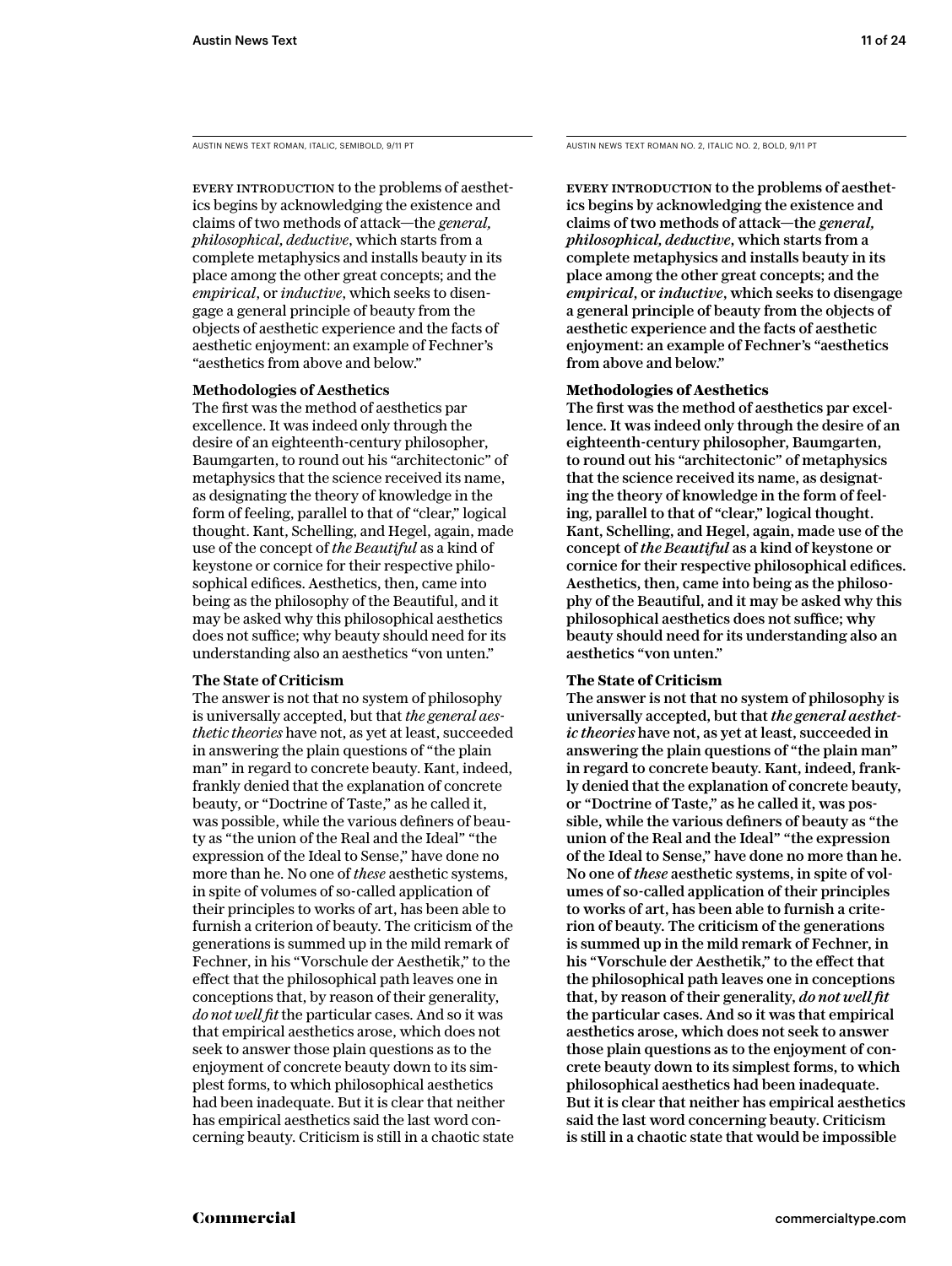AUSTIN NEWS TEXT ROMAN, ITALIC, SEMIBOLD, 9/11 PT [NO ALTERNATES, DEFAULT FIGURES]

*With the increase of stock comes lower profit. Knowing that when the stocks of many merchants are turned into the same trade, their mutual competition naturally tends to lower its profit towards zero & when there is a like increase of stock in all the different trades carried on in the same society, the same competition must produce the same realized effect in them all. Quick acting merchants—such as those in Yearly Joint Accords—are able to alleviate such issues through Annualized Bond Transfers.*

# **Rate of French Interest**

The legal rate of interest in France has not, during the course of the present century, been always regulated by the market rate. In 1720 interest was reduced from the twentieth to the fiftieth penny, or from five to two per cent. In 1724 it was raised to the *eighteenth penny*, or to 3<sup>1</sup>/<sub>3</sub> per cent. In 1725 it was again raised to the *twentieth penny,* or to five per cent. In 1768 (during the administration of Mr. Laverdy) it was reduced to the twentyfifth penny, or to four per cent. *The Abbe Terray* raised it afterwards to the old rate of five per cent. The supposed purpose of many of those violent reductions of interest was to prepare the way for reducing that of the public debts; a purpose which has sometimes been executed. France is perhaps in the present times not so rich a country as England; and though the legal rate of interest has in France frequently been lower than in England, the market rate has generally been higher; for there, as in other countries, they have several very safe and easy methods of evading the law.

# **A Word on Public Debts**

In 1693, during the reigns of King William and Queen Anne, an act was passed for borrowing one million upon an annuity of fourteen per cent, or of £140,000 a year for sixteen years. In 1691, an act was passed for borrowing a million upon annuities for lives, upon terms which in the present times would appear very advantageous. In 1695, the persons who had purchased those annuities were allowed to exchange them for others of ninety-six years upon paying into the Exchequer sixty-three pounds in the hundred. In 1720, the greater part of the other annuities for terms of years both long and short were subscribed into the same fund. The long annuities at that time amounted to £666,821.8s.3½d. a year. On the 5th of January 1775, the remainder of them, or what was not subscribed at that time, amounted only to £136,453.12s.8d. During the two wars which began in 1739 and in 1755, little money was borAUSTIN NEWS TEXT ROMAN, ITALIC, SEMIBOLD, 9/11 PT [OLDSTYLE FIGURES, ALL ROMAN & ITALIC ALTERNATES]

*With the increase of stock comes lower profit. Knowing that when the stocks of many merchants are turned into the same trade, their mutual competition naturally tends to lower its profit towards zero & when there is a like increase of stock in all the different trades carried on in the same society, the same competition must produce the same realized effect in them all. Quick acting merchants—such as those in Yearly Joint Accords—are able to alleviate such issues through Annualized Bond Transfers.*

#### **Rate of French Interest**

The legal rate of interest in France has not, during the course of the present century, been always regulated by the market rate. In 1720 interest was reduced from the twentieth to the fiftieth penny, or from five to two per cent. In 1724 it was raised to the *eighteenth penny*, or to  $3\frac{1}{3}$  per cent. In 1725 it was again raised to the *twentieth penny,* or to five per cent. In 1768 (during the administration of Mr. Laverdy) it was reduced to the twentyfifth penny, or to four per cent. *The Abbe Terray* raised it afterwards to the old rate of five per cent. The supposed purpose of many of those violent reductions of interest was to prepare the way for reducing that of the public debts; a purpose which has sometimes been executed. France is perhaps in the present times not so rich a country as England; and though the legal rate of interest has in France frequently been lower than in England, the market rate has generally been higher; for there, as in other countries, they have several very safe and easy methods of evading the law.

# **A Word on Public Debts**

In 1693, during the reigns of King William and Queen Anne, an act was passed for borrowing one million upon an annuity of fourteen per cent, or of £140,000 a year for sixteen years. In 1691, an act was passed for borrowing a million upon annuities for lives, upon terms which in the present times would appear very advantageous. In 1695, the persons who had purchased those annuities were allowed to exchange them for others of ninety-six years upon paying into the Exchequer sixty-three pounds in the hundred. In 1720, the greater part of the other annuities for terms of years both long and short were subscribed into the same fund. The long annuities at that time amounted to £666,821.8s.3½d. a year. On the 5th of January 1775, the remainder of them, or what was not subscribed at that time, amounted only to £136,453.12s.8d. During the two wars which began in 1739 and in 1755, little money was bor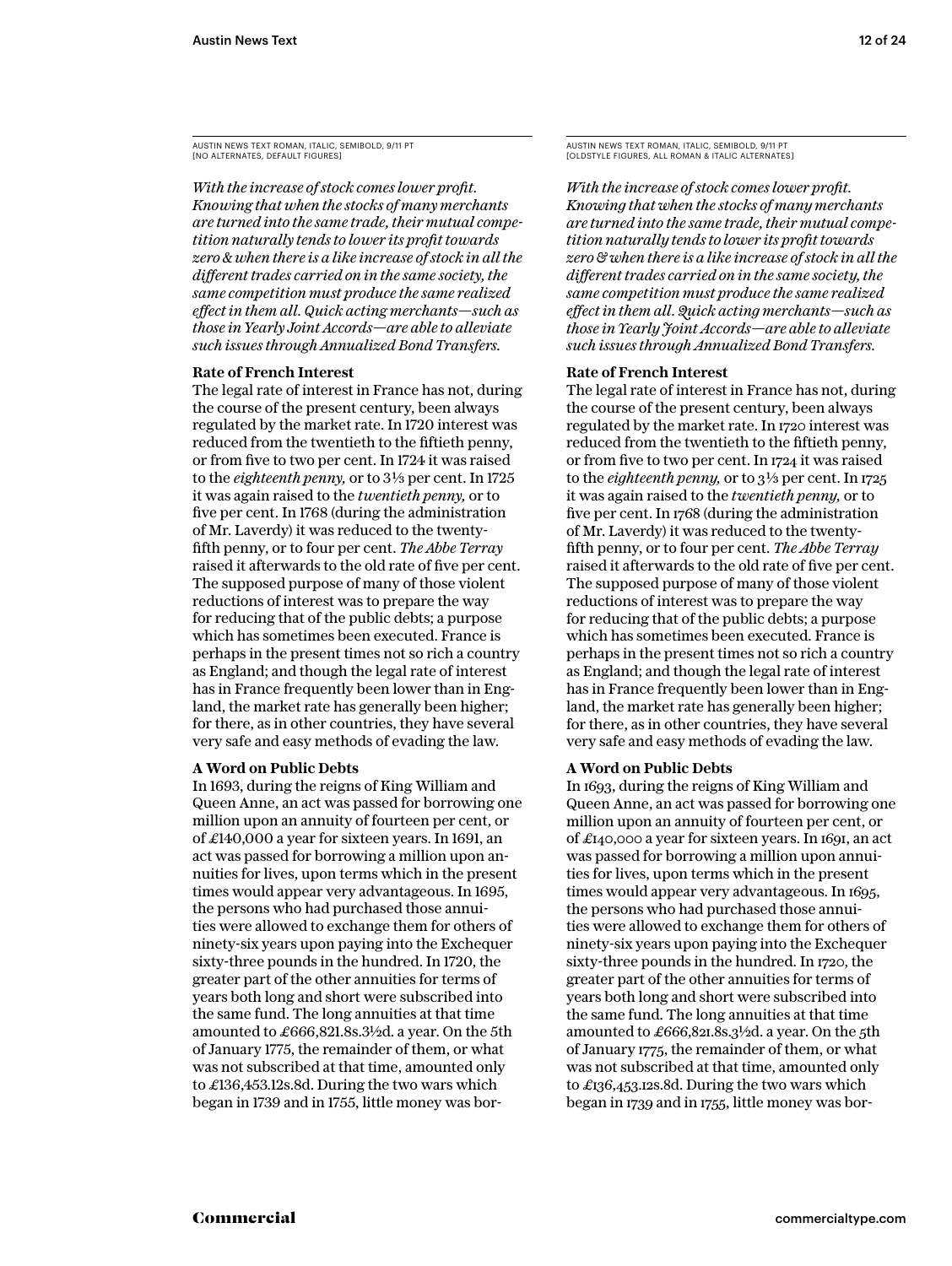AUSTIN NEWS TEXT ROMAN, ITALIC, 8/10 PT

EVERY INTRODUCTION to the problems of aesthetics begins by acknowledging the existence and claims of two methods of attack—the *general, philosophical, deductive*, which starts from a complete metaphysics and installs beauty in its place among the other great concepts; and the *empirical*, or *inductive*, which seeks to disengage a general principle of beauty from the objects of aesthetic experience and the facts of aesthetic enjoyment: an example of Fechner's "aesthetics from above and below."

The first was the method of aesthetics par excellence. It was indeed only through the desire of an eighteenth-century philosopher, Baumgarten, to round out his "architectonic" of metaphysics that the science received its name, as designating the theory of knowledge in the form of feeling, parallel to that of "clear," logical thought. Kant, Schelling, and Hegel, again, made use of the concept of *the Beautiful* as a kind of keystone or cornice for their respective philosophical edifices. Aesthetics, then, came into being as the philosophy of the Beautiful, and it may be asked why this philosophical aesthetics does not suffice; why beauty should need for its understanding also an aesthetics "von unten."

The answer is not that no system of philosophy is universally accepted, but that *the general aesthetic theories* have not, as yet at least, succeeded in answering the plain questions of "the plain man" in regard to concrete beauty. Kant, indeed, frankly denied that the explanation of concrete beauty, or "Doctrine of Taste," as he called it, was possible, while the various definers of beauty as "the union of the Real and the Ideal" "the expression of the Ideal to Sense," have done no more than he. No one of *these* aesthetic systems, in spite of volumes of so-called application of their principles to works of art, has been able to furnish a criterion of beauty.

The criticism of the generations is summed up in the mild remark of Fechner, in his "Vorschule der Aesthetik," to the effect that the philosophical path leaves one in conceptions that, by reason of their generality, *do not well fit*  the particular cases. And so it was that empirical aesthetics arose, which does not seek to answer those plain questions as to the enjoyment of concrete beauty down to its simplest forms, to which philosophical aesthetics had been inadequate. But it is clear that neither has empirical aesthetics said the last word concerning beauty. Criticism is still in a chaotic state that would be impossible if aesthetic theory were firmly grounded.

This situation appears to me to be due to the inherent inadequacy and inconclusiveness of empirical aesthetics when it stands alone; the AUSTIN NEWS TEXT ROMAN, ITALIC, SEMIBOLD, 8/10 PT

Every introduction to the problems of aesthetics begins by acknowledging the existence and claims of two methods of attack—the *general, philosophical, deductive*, which starts from a complete metaphysics and installs beauty in its place among the other great concepts; and the *empirical*, or *inductive*, which seeks to disengage a general principle of beauty from the objects of aesthetic experience and the facts of aesthetic enjoyment: an example of Fechner's "aesthetics from above and below."

#### **Methodologies of Aesthetics**

The first was the method of aesthetics par excellence. It was indeed only through the desire of an eighteenthcentury philosopher, Baumgarten, to round out his "architectonic" of metaphysics that the science received its name, as designating the theory of knowledge in the form of feeling, parallel to that of "clear," logical thought. Kant, Schelling, and Hegel, again, made use of the concept of *the Beautiful* as a kind of keystone or cornice for their respective philosophical edifices. Aesthetics, then, came into being as the philosophy of the Beautiful, and it may be asked why this philosophical aesthetics does not suffice; why beauty should need for its understanding also an aesthetics "von unten."

#### **The State of Criticism**

The answer is not that no system of philosophy is universally accepted, but that *the general aesthetic theories*  have not, as yet at least, succeeded in answering the plain questions of "the plain man" in regard to concrete beauty. Kant, indeed, frankly denied that the explanation of concrete beauty, or "Doctrine of Taste," as he called it, was possible, while the various definers of beauty as "the union of the Real and the Ideal" "the expression of the Ideal to Sense," have done no more than he. No one of *these* aesthetic systems, in spite of volumes of so-called application of their principles to works of art, has been able to furnish a criterion of beauty. The criticism of the generations is summed up in the mild remark of Fechner, in his "Vorschule der Aesthetik," to the effect that the philosophical path leaves one in conceptions that, by reason of their generality, *do not well fit* the particular cases. And so it was that empirical aesthetics arose, which does not seek to answer those plain questions as to the enjoyment of concrete beauty down to its simplest forms, to which philosophical aesthetics had been inadequate. But it is clear that neither has empirical aesthetics said the last word concerning beauty. Criticism is still in a chaotic state that would be impossible if aesthetic theory were firmly grounded. This situation appears to me to be due to the inherent inadequacy and inconclusiveness of empirical aesthetics when it stands alone; the grounds of this inadequacy I shall seek to establish in the following. Granting that the aim of every aesthetics is to determine the Nature of Beauty, and to explain our feelings about it, we may say that the empirical treatments propose to do this either by describing the aesthetic object and extracting the essential elements of Beauty, or by describing the aesthetic experience and extracting the essential elements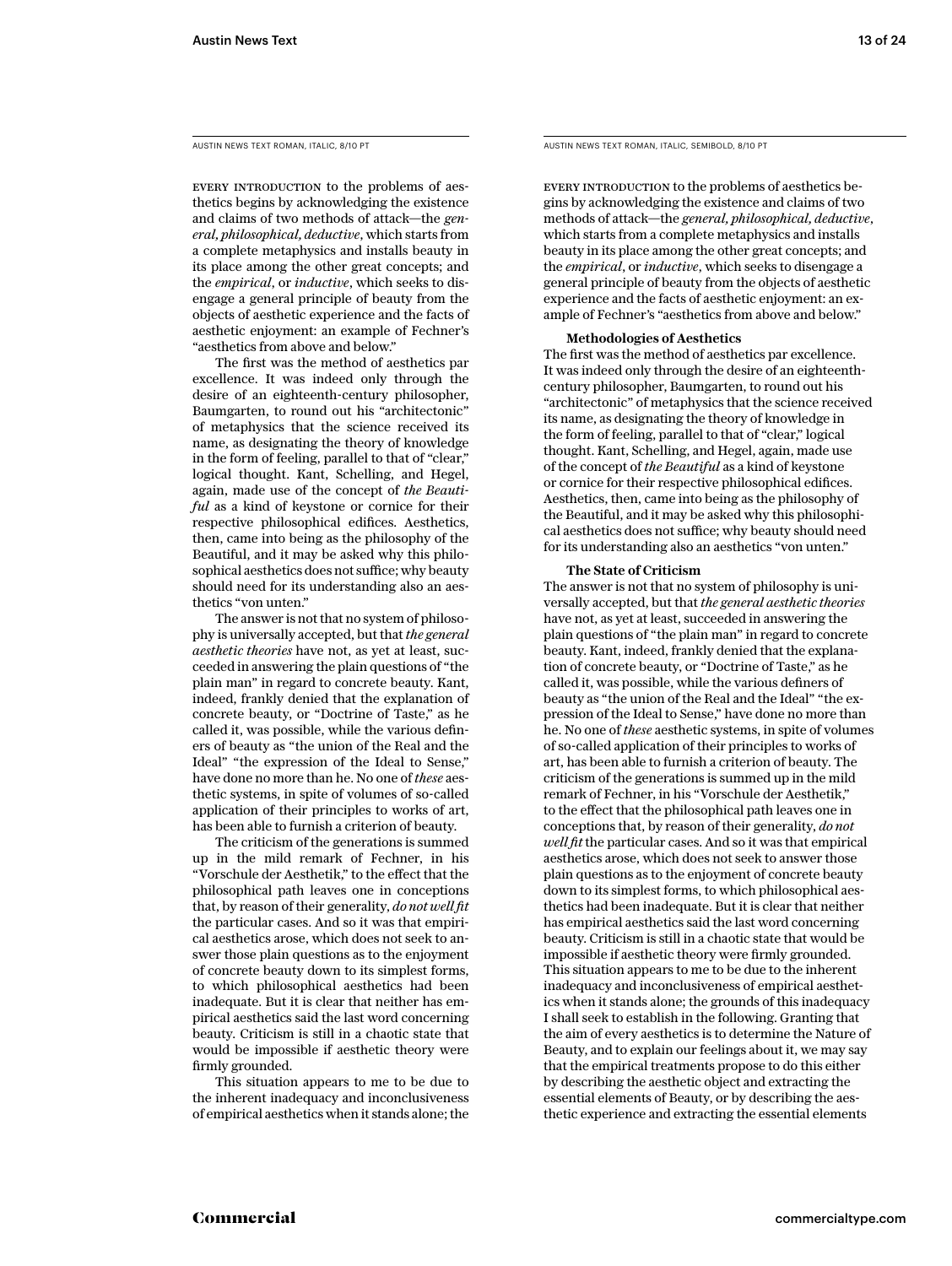EVERY INTRODUCTION to the problems of aesthetics begins by acknowledging the existence and claims of two methods of attack the *general, philosophical, deductive*, which starts from a complete metaphysics and installs beauty in its place among the other great concepts; and the *empirical*, or *inductive*, which seeks to disengage a general principle of beauty from the objects of aesthetic experience and the facts of aesthetic enjoyment: an example of Fechner's "aesthetics from above and below."

The first was the method of aesthetics par excellence. It was indeed only through the desire of an eighteenth-century philosopher, Baumgarten, to round out his "architectonic" of metaphysics that the science received its name, as designating the theory of knowledge in the form of feeling, parallel to that of "clear," logical thought. Kant, Schelling, and Hegel, again, made use of the concept of *the Beautiful* as a kind of keystone or cornice for their respective philosophical edifices. Aesthetics, then, came into being as the philosophy of the Beautiful, and it may be asked why this philosophical aesthetics does not suffice; why beauty should need for its understanding also an aesthetics "von unten."

The answer is not that no system of philosophy is universally accepted, but that *the general aesthetic theories* have not, as yet at least, succeeded in answering the plain questions of "the plain man" in regard to concrete beauty. Kant, indeed, frankly denied that the explanation of concrete beauty, or "Doctrine of Taste," as he called it, was possible, while the various definers of beauty as "the union of the Real and the Ideal" "the expression of the Ideal to Sense," have done no more than he. No one of *these* aesthetic systems, in spite of volumes of so-called application of their principles to works of art, has been able to furnish a criterion of beauty.

The criticism of the generations is summed up in the mild remark of Fechner, in his "Vorschule der Aesthetik," to the effect that the philosophical path leaves one in conceptions that, by reason of their generality, *do not well fit* the particular cases. And so it was that empirical aesthetics arose, which does not seek to answer those plain questions as to the enjoyment of concrete beauty down to its simplest forms, to which philosophical aesthetics had been inadequate. But it is clear that neither has empirical aesthetics said the last word concerning beauty. Criticism is still in a chaotic state that would be impossible if aesthetic theory were firmly grounded.

This situation appears to me to be due to

AUSTIN NEWS TEXT ROMAN NO. 2, ITALIC NO. 2, 8/10 PT AUSTIN NEWS TEXT ROMAN NO. 2, ITALIC NO. 2, BOLD, 8/10 PT

Every introduction to the problems of aesthetics begins by acknowledging the existence and claims of two methods of attack—the *general, philosophical, deductive*, which starts from a complete metaphysics and installs beauty in its place among the other great concepts; and the *empirical*, or *inductive*, which seeks to disengage a general principle of beauty from the objects of aesthetic experience and the facts of aesthetic enjoyment: an example of Fechner's "aesthetics from above and below."

#### **Methodologies of Aesthetics**

The first was the method of aesthetics par excellence. It was indeed only through the desire of an eighteenthcentury philosopher, Baumgarten, to round out his "architectonic" of metaphysics that the science received its name, as designating the theory of knowledge in the form of feeling, parallel to that of "clear," logical thought. Kant, Schelling, and Hegel, again, made use of the concept of *the Beautiful* as a kind of keystone or cornice for their respective philosophical edifices. Aesthetics, then, came into being as the philosophy of the Beautiful, and it may be asked why this philosophical aesthetics does not suffice; why beauty should need for its understanding also an aesthetics "von unten."

#### **The State of Criticism**

The answer is not that no system of philosophy is universally accepted, but that *the general aesthetic theories* have not, as yet at least, succeeded in answering the plain questions of "the plain man" in regard to concrete beauty. Kant, indeed, frankly denied that the explanation of concrete beauty, or "Doctrine of Taste," as he called it, was possible, while the various definers of beauty as "the union of the Real and the Ideal" "the expression of the Ideal to Sense," have done no more than he. No one of *these* aesthetic systems, in spite of volumes of so-called application of their principles to works of art, has been able to furnish a criterion of beauty. The criticism of the generations is summed up in the mild remark of Fechner, in his "Vorschule der Aesthetik," to the effect that the philosophical path leaves one in conceptions that, by reason of their generality, *do not well fit* the particular cases. And so it was that empirical aesthetics arose, which does not seek to answer those plain questions as to the enjoyment of concrete beauty down to its simplest forms, to which philosophical aesthetics had been inadequate. But it is clear that neither has empirical aesthetics said the last word concerning beauty. Criticism is still in a chaotic state that would be impossible if aesthetic theory were firmly grounded. This situation appears to me to be due to the inherent inadequacy and inconclusiveness of empirical aesthetics when it stands alone; the grounds of this inadequacy I shall seek to establish in the following. Granting that the aim of every aesthetics is to determine the Nature of Beauty, and to explain our feelings about it, we may say that the empirical treatments propose to do this either by describing the aesthetic object and extracting the essential elements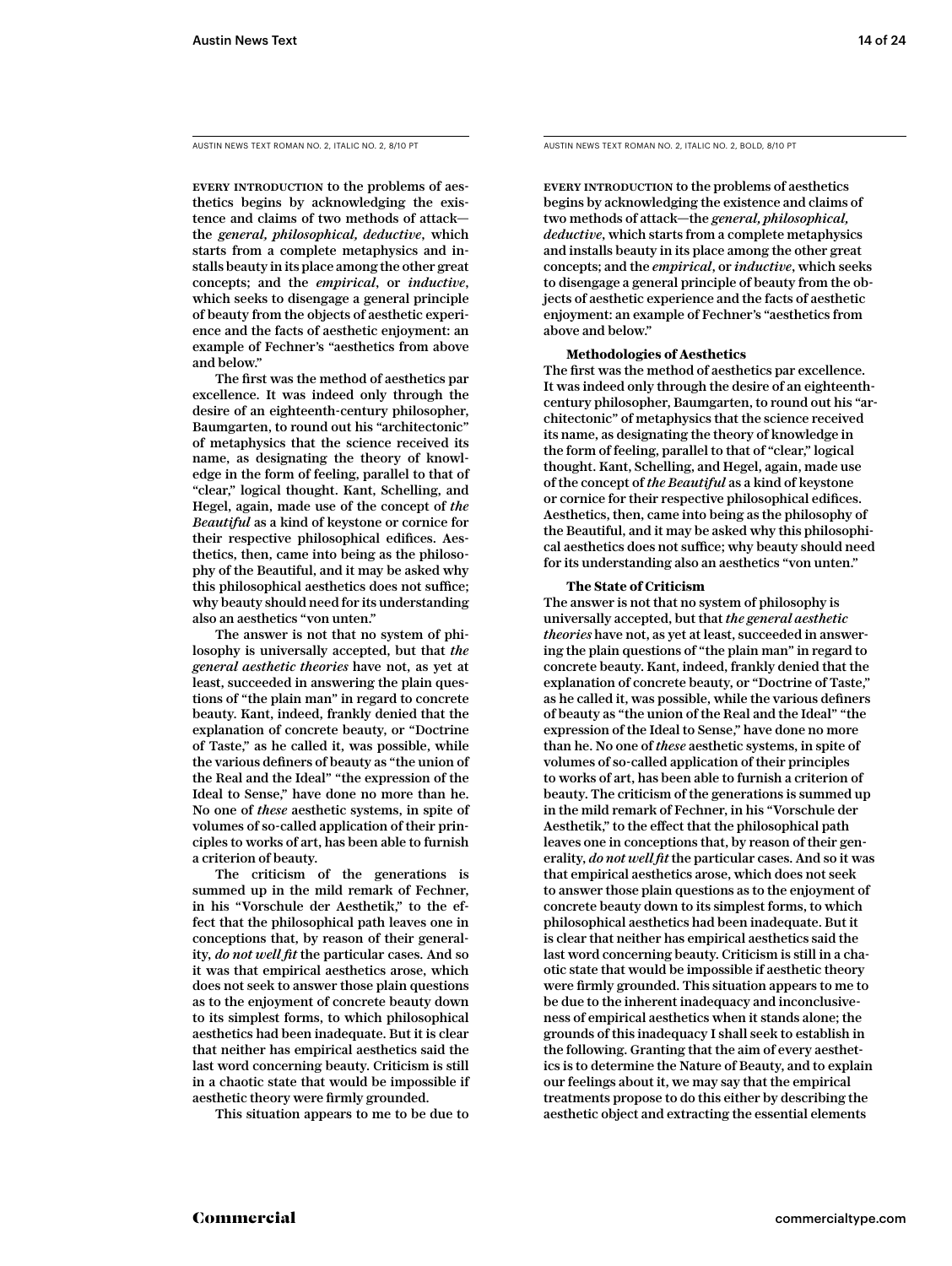AUSTIN NEWS TEXT ROMAN, 7/8.5 PT [TRACKING +4]

SITUATIONIST INTERNATIONAL (SI) was a group of international revolutionaries founded in 1957. With their ideas rooted in Marxism and the 20th century European artistic avantgarde, they advocated experiences of life being alternative to those admitted by the capitalist order, for the fulfillment of human primitive desires and the pursuing of a superior passional quality. For this purpose they suggested and experimented with the construction of situations; the setting up of environments favorable for the fulfillment of such desires. Using methods drawn from the arts, they developed a series of experimental fields of study for the construction of such, like unitary urbanism.

The sense of constructing situations is to fulfill human primitive desires and pursue a superior passional quality. From *Internationale Situationiste #1*: "This alone can lead to the further clarification of these simple basic desires, and to the confused emergence of new desires whose material roots will be precisely the new reality engendered by situationist constructions. We must thus envisage a sort of situationist-ori-

AUSTIN NEWS TEXT ROMAN, 6/7 PT [TRACKING +6]

SITUATIONIST INTERNATIONAL (SI) was a group of international revolutionaries founded in 1957. With their ideas rooted in Marxism and the 20th century European artistic avantgarde, they advocated experiences of life being alternative to those admitted by the capitalist order, for the fulfillment of human primitive desires and the pursuing of a superior passional quality. For this purpose they suggested and experimented with the construction of situations; the setting up of environments favorable for the fulfillment of such desires. Using methods drawn from the arts, they developed a series of experimental fields of study for the construction of such, like unitary urbanism.

The sense of constructing situations is to fulfill human primitive desires and pursue a superior passional quality. From *Internationale Situationiste #1*: "This alone can lead to the further clarification of these simple basic desires, and to the confused emergence of new desires whose material roots will be precisely the new reality engendered by situationist constructions. We must thus envisage a sort of situationist-oriented psychoanalysis in which, in contrast to the goals pursued by the various currents stemming from Freudianism, each of the participants in this adventure would discover desires for specific ambiences in order to fulfill them. Each person must seek what he loves, what attracts him. Through this method one can tabulate elements out of which situations can be constructed, along with projects to dynamize these elements."

AUSTIN NEWS TEXT ROMAN NO. 2, 7/8.5 PT [TRACKING +4]

SITUATIONIST INTERNATIONAL (SI) was a group of international revolutionaries founded in 1957. With their ideas rooted in Marxism and the 20th century European artistic avantgarde, they advocated experiences of life being alternative to those admitted by the capitalist order, for the fulfillment of human primitive desires and the pursuing of a superior passional quality. For this purpose they suggested and experimented with the construction of situations; the setting up of environments favorable for the fulfillment of such desires. Using methods drawn from the arts, they developed a series of experimental fields of study for the construction of such, like unitary urbanism.

The sense of constructing situations is to fulfill human primitive desires and pursue a superior passional quality. From *Internationale Situationiste #1*: "This alone can lead to the further clarification of these simple basic desires, and to the confused emergence of new desires whose material roots will be precisely the new reality engendered by situationist construc-

AUSTIN NEWS TEXT SEMIBOLD, 7/8.5 PT [TRACKING +4]

**SITUATIONIST INTERNATIONAL (SI) was a group of international revolutionaries founded in 1957. With their ideas rooted in Marxism and the 20th century European artistic avantgarde, they advocated experiences of life being alternative to those admitted by the capitalist order, for the fulfillment of human primitive desires and the pursuing of a superior passional quality. For this purpose they suggested and experimented with the construction of situations; the setting up of environments favorable for the fulfillment of such desires. Using methods drawn from the arts, they developed a series of experimental fields of study for the construction of such, like unitary urbanism.**

**The sense of constructing situations is to fulfill human primitive desires and pursue a superior passional quality. From** *Internationale Situationiste #1***: "This alone can lead to the further clarification of these simple basic desires, and to the confused emergence of new desires whose material roots will be precisely the new** 

AUSTIN NEWS TEXT ROMAN NO. 2, 6/7 PT [TRACKING +6]

SITUATIONIST INTERNATIONAL (SI) was a group of international revolutionaries founded in 1957. With their ideas rooted in Marxism and the 20th century European artistic avantgarde, they advocated experiences of life being alternative to those admitted by the capitalist order, for the fulfillment of human primitive desires and the pursuing of a superior passional quality. For this purpose they suggested and experimented with the construction of situations; the setting up of environments favorable for the fulfillment of such desires. Using methods drawn from the arts, they developed a series of experimental fields of study for the construction of such, like unitary urbanism.

The sense of constructing situations is to fulfill human primitive desires and pursue a superior passional quality. From *Internationale Situationiste #1*: "This alone can lead to the further clarification of these simple basic desires, and to the confused emergence of new desires whose material roots will be precisely the new reality engendered by situationist constructions. We must thus envisage a sort of situationist-oriented psychoanalysis in which, in contrast to the goals pursued by the various currents stemming from Freudianism, each of the participants in this adventure would discover desires for specific ambiences in order to fulfill them. Each person must seek what he loves, what attracts him. Through this method one can tabulate elements out of which situations can be constructed, along with projects to dynamize these elements."

AUSTIN NEWS TEXT SEMIBOLD, 6/7 PT [TRACKING +6]

**SITUATIONIST INTERNATIONAL (SI) was a group of international revolutionaries founded in 1957. With their ideas rooted in Marxism and the 20th century European artistic avantgarde, they advocated experiences of life being alternative to those admitted by the capitalist order, for the fulfillment of human primitive desires and the pursuing of a superior passional quality. For this purpose they suggested and experimented with the construction of situations; the setting up of environments favorable for the fulfillment of such desires. Using methods drawn from the arts, they developed a series of experimental fields of study for the construction of such, like unitary urbanism.**

**The sense of constructing situations is to fulfill human primitive desires and pursue a superior passional quality. From**  *Internationale Situationiste #1***: "This alone can lead to the further clarification of these simple basic desires, and to the confused emergence of new desires whose material roots will be precisely the new reality engendered by situationist con-structions. We must thus envisage a sort of situationist-oriented psychoanalysis in which, in contrast to the goals pursued by the various currents stemming from Freudianism, each of the participants in this adventure would discover desires for specific ambiences in order to fulfill them. Each person must seek what he loves, what attracts him. Through this method one can tabulate elements out of which situations**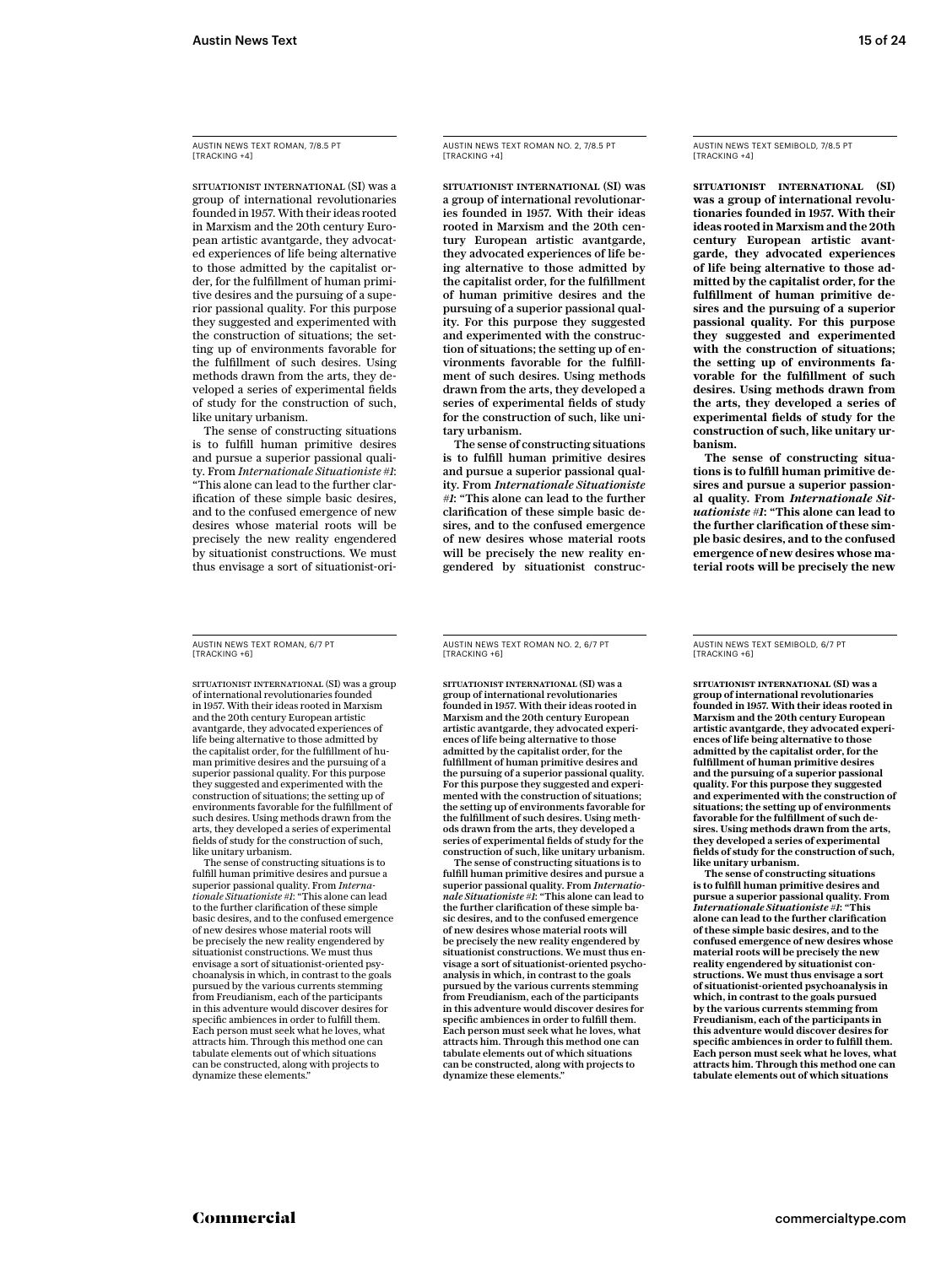AUSTIN NEWS TEXT ROMAN, ITALIC, 9/10 PT

The Spanish War, which began in 1739, and the French war which soon followed it occasioned further increase of the debt, which, on the 31st of December 1748, after the war had been concluded by the Treaty of Aix-la-Chapelle, amounted to £78,293,313. The most profound peace of seventeen years continuance had taken no more than £8,328,354. from it. A war of less than nine years' continuance added £31,338,689 to it. (Refer to James Postlethwaite's *The History of the Public Revenue.*) During the administration of Mr. Pelham, the interest of the public debt was reduced, or at least measures were taken for reducing it, from four to three per cent; the sinking fund was increased, and some part of the public debt was paid off. In 1755, before the breaking out of the late war, the funded debt of Great Britain amounted to £72,289,673. On the 5th of January 1763, at the conclusion of the peace, the funded debt amounted to £122,603,336. The unfunded debt has been stated at £13,927,589.

AUSTIN NEWS TEXT ROMAN, ITALIC, 9/11 PT

The Spanish War, which began in 1739, and the French war which soon followed it occasioned further increase of the debt, which, on the 31st of December 1748, after the war had been concluded by the Treaty of Aix-la-Chapelle, amounted to  $\pounds$ 78,293,313. The most profound peace of seventeen years continuance had taken no more than £8,328,354. from it. A war of less than nine years' continuance added £31,338,689 to it. (Refer to James Postlethwaite's *The History of the Public Revenue.*) During the administration of Mr. Pelham, the interest of the public debt was reduced, or at least measures were taken for reducing it, from four to three per cent; the sinking fund was increased, and some part of the public debt was paid off. In 1755, before the breaking out of the late war, the funded debt of Great Britain amounted to £72,289,673. On the 5th of January 1763, at the conclusion of the peace, the funded debt amounted to £122,603,336. The unfunded debt has been stated at £13,927,589.

AUSTIN NEWS TEXT ROMAN, ITALIC, 9/12 PT

The Spanish War, which began in 1739, and the French war which soon followed it occasioned further increase of the debt, which, on the 31st of December 1748, after the war had been concluded by the Treaty of Aix-la-Chapelle, amounted to £78,293,313. The most profound peace of seventeen years continuance had taken no more than £8,328,354. from it. A war of less than nine years' continuance added £31,338,689 to it. (Refer to James Postlethwaite's *The History of the Public Revenue.*) During the administration of Mr. Pelham, the interest of the public debt was reduced, or at least measures were taken for reducing it, from four to three per cent; the sinking fund was increased, and some part of the public debt was paid off. In 1755, before the breaking out of the late war, the funded debt of Great Britain amounted to £72,289,673. On the 5th of January 1763, at the conclusion of the peace, the funded debt amounted to £122,603,336. The unfunded debt has been stated at £13,927,589.

AUSTIN NEWS TEXT ROMAN, ITALIC, 9/13 PT

The Spanish War, which began in 1739, and the French war which soon followed it occasioned further increase of the debt, which, on the 31st of December 1748, after the war had been concluded by the Treaty of Aix-la-Chapelle, amounted to £78,293,313. The most profound peace of seventeen years continuance had taken no more than £8,328,354. from it. A war of less than nine years' continuance added £31,338,689 to it. (Refer to James Postlethwaite's *The History of the Public Revenue.*) During the administration of Mr. Pelham, the interest of the public debt was reduced, or at least measures were taken for reducing it, from four to three per cent; the sinking fund was increased, and some part of the public debt was paid off. In 1755, before the breaking out of the late war, the funded debt of Great Britain amounted to £72,289,673. On the 5th of January 1763, at the conclusion of the peace, the funded debt amounted to £122,603,336. The unfunded debt has been stated at £13,927,589.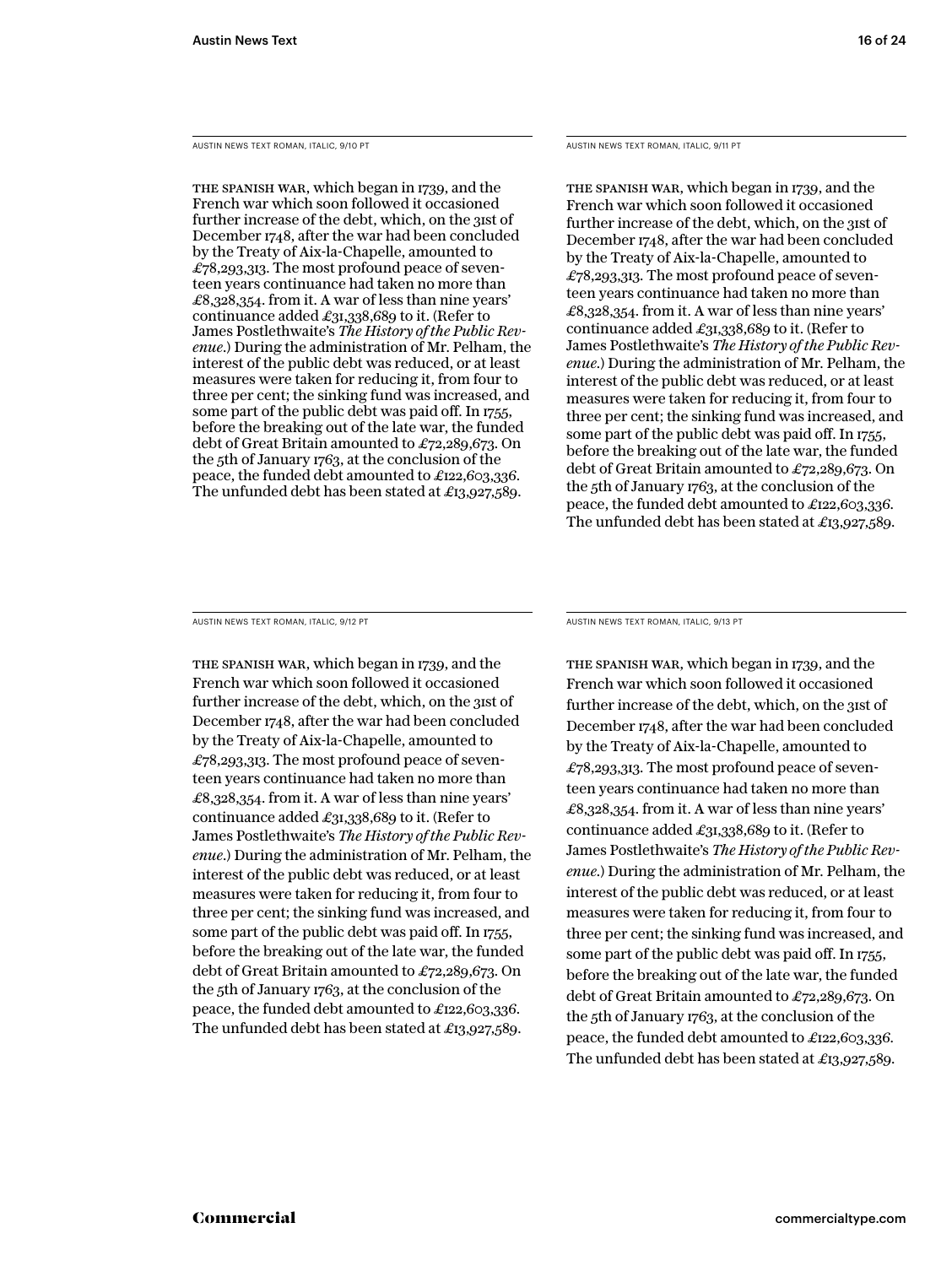ČESKÝ (CZECH) AUSTIN NEWS TEXT ROMAN, ITALIC, 9/11 PT

Ačkoli klimšova nenapsala knih mnoho, přece zná ji ta naše četbychtivá mládež tuze dobře. Zná ji zejména z knih: Z jara do léta, Kniha báchorek, Paleček a Malenka, Z ráje, Rodinná skřínka a j., a pak z různých časopisů pro mládež, do nichž velice pilně přispívá. Její práce vesměs děti naše rády čítají, poněvadž skutečně vynikají vším, čeho se na dobré četbě žádá. Však Klimšova také pracuje s láskou, pracuje opravdově vážně a nevydá nic na světlo, co by důkladně nepodrobila soudu svému i soudu jiných. A to právě dodává jejím prácem té pravé ceny. Nuže seznammež se se životem této tiché a skromné pracovnice, seznammež se i s jejími pěknými spisy. Klimšova narodila se 7. dne měsíce prosince roku 1851. v Poličce. Otec její byl dosti zámožným a váženým měšťanem, měltě v Poličce dům a byl dlouhá léta členem obecního zastupitelstva, ba i městským radním. *Při domě měli Klimšovi zahrádku.* Něžná matka Bohumilčina milovala totiž velice květiny a při tom lnula také velikou láskou ku zvířatům. Byla dobra, o vše, ale zvláště o děti své starostliva, při tom pilna, šetrna a skoro až příliš skromna. Podobala se, zvláště v pozdějším svém věku, na vlas těm prostosrdečným a milým

DEUTSCH (GERMAN) AUSTIN NEWS TEXT ROMAN, ITALIC, 9/11 PT

Sehen wir das Gesamtbild unseres heutigen Lebens nur mit unseren Augen an, so können wir die Folgerung ziehen, daß dieses Gebilde einen chaotischen Charakter trägt, und es kann uns nicht wundern, daß diejenigen, welche sich in diesem scheinbaren Chaos unwohl fühlen, der Welt entfliehen oder sich in geistigen Abstraktionen verlieren wollen. Doch jedenfalls muß es uns klar sein, daß diese Flucht vor der Wirklichkeit ein ebenso großer Irrtum ist wie jene Anlehnung an den reinsten Materialismus. Weder die Flucht in das Mittelalter, noch der von verschiedenen Kunsthistorikern empfohlene Wiederaufbau des Olympos kann und die Lösung bringen. Unsere Zeit hat eine andere Mission zu erfüllen als die des Mittelalters und des Hellenismus. *Um die Aufgabe unserer Zeit richtig zu verstehen, ist es notwendig,* daß wir nicht nur mit unseren Augen, sondern vielmehr mit unseren innerlichen Sinnesorganen die Lebensstruktur erfassen. Haben wir einmal die Synthese des Lebens aus der Tiefe unseres Wesens gewonnen und als Inhalt von Kultur und Kunst anerkannt, so wird es uns nicht schwer fallen an Hand von Dokumenten, die uns die Tradition liefert, der

DANSK (DANISH) AUSTIN NEWS TEXT ROMAN, ITALIC, 9/11 PT

Der var en lille havfisk af god familie, navnet husker jeg ikke, det må de lærde sige dig. Den lille fisk havde attenhundrede søskende, alle lige gamle; de kendte ikke deres fader eller moder, de måtte straks skøtte sig selv og svømme om, men det var en stor fornøjelse; vand havde de nok at drikke, hele verdenshavet, føden tænkte de ikke på, den kom nok; hver ville følge sin lyst, hver ville få sin egen historie, ja det tænkte heller ingen af dem på. Solen skinnede ned i vandet, det lyste om dem, det var så klart, det var en verden med de forunderligste skabninger, og nogle så gruelig store, med voldsomme gab, de kunne sluge de attenhundrede søskende, men det tænkte de heller ikke på, for ingen af dem var endnu blevet slugt. *De små svømmede sammen, tæt op til hverandre,* som sildene og makrellerne svømmer; men som de allerbedst svømmede i vandet og tænkte på ingenting, sank, med forfærdelig lyd, ovenfra, midt ned imellem dem, en lang, tung ting, der slet ikke ville holde op; længere og længere strakte den sig, og hver af småfiskene, som den ramte, blev kvast eller fik et knæk, som de ikke kunne forvinde. Alle småfisk, de store med, lige oppe fra havets flade og ned til dets

#### ESPAÑOL (SPANISH) AUSTIN NEWS TEXT ROMAN, ITALIC, 9/11 PT

En esta conferencia no pretendo, como en anteriores, definir, sino subrayar; no quiero dibujar, sino sugerir. Animar, en su exacto sentido. Herir pájaros soñolientos. Donde haya un rincón oscuro, poner un reflejo de nube alargada y regalar unos cuantos espejos de bolsillo a las señoras que asisten. He querido bajar a la ribera de los juncos. Por debajo de las tejas amarillas. A la salida de las aldeas, donde el tigre se come a los niños. Estoy en este momento lejos del poeta que mira el reloj, lejos del poeta que lucha con la estatua, que lucha con el sueño, que lucha con la anatomía; he huido de todos mis amigos y me voy con aquel muchacho que se come la fruta verde y mira cómo las hormigas devoran al pájaro aplastado por el automóvil. *Por las calles más puras del pueblo me encontraréis;* por el aire viajero y la luz tendida de las melodías que Rodrigo Caro llamó "reverendas madres de todos los cantares". Por todos los sitios donde se abre la tierna orejita rosa del niño o la blanca orejita de la niña que espera, llena de miedo, el alfiler que abra el agujero para la arracada. En todos los paseos que yo he dado por España, un poco cansado de catedrales, de piedras muertas, de paisajes con alma,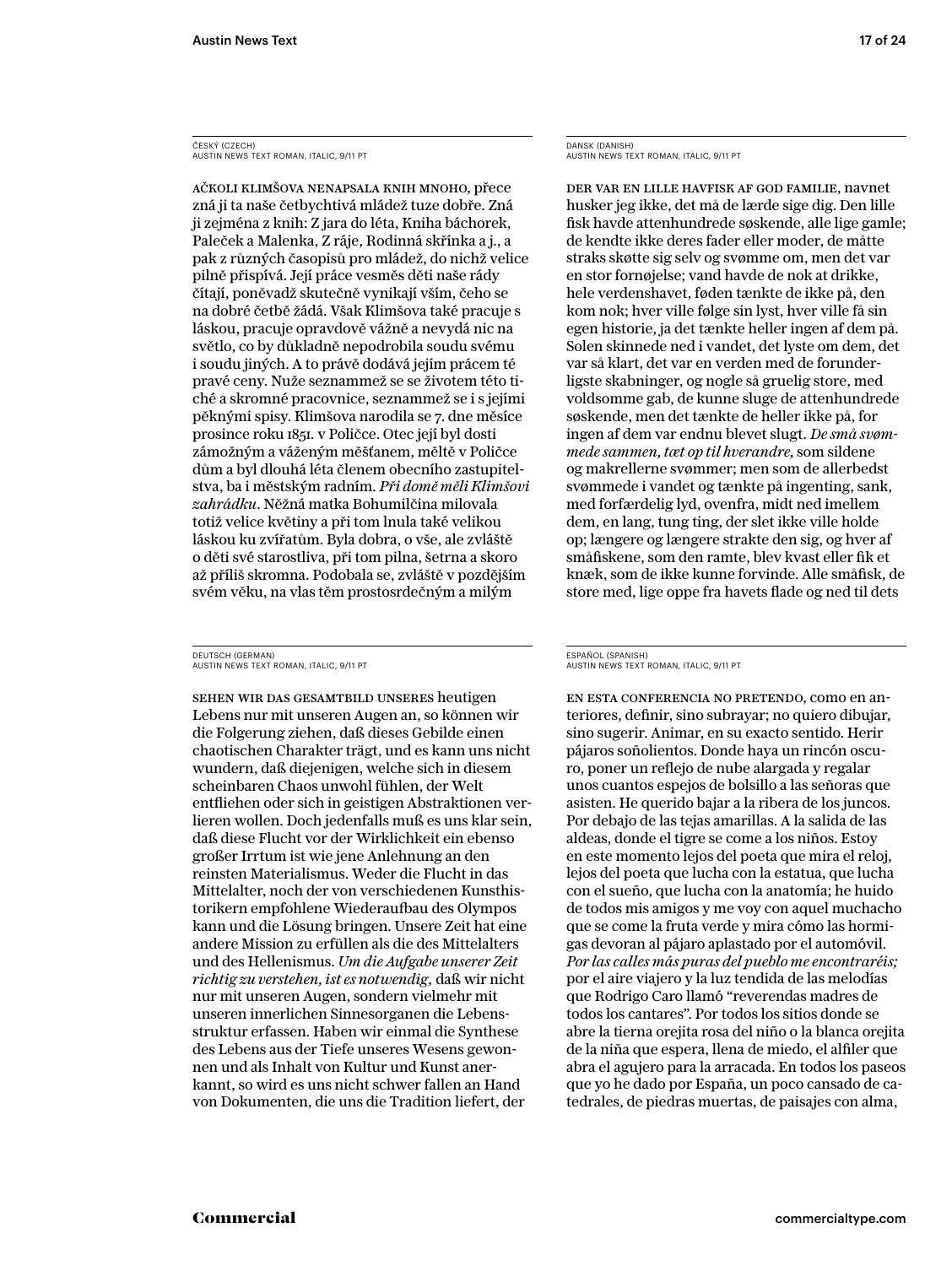FRANÇAIS (FRENCH) AUSTIN NEWS TEXT ROMAN, ITALIC, 9/11 PT

Dada a son origine dans le dictionnaire. C'est terriblement simple. En français cela signifie «cheval de bois». En allemand «va te faire, au revoir, à la prochaine». En roumain «oui en effet, vous avez raison, c'est ça, d'accord, vraiment, on s'en occupe», etc. C'est un mot international. Seulement un mot et ce mot comme mouvement. Très facile à comprendre. Lorsqu'on en fait une tendance artistique, cela revient à vouloir supprimer les complications. *Psychologie Dada.* Allemagne Dada y compris indigestions et crampes brouillardeuses, littérature Dada, bourgeoisie Dada et vous, très vénérés poètes, vous qui avez toujours fait de la poésie avec des mots, mais qui n'en faites jamais du mot luimême, vous qui tournez autour d'un simple point en poétisant. Guerre mondiale Dada et pas de fin, révolution Dada et pas de commencement. Dada, amis et soi-disant poètes, très estimés fabricateurs et évangélistes Dada Tzara, Dada Huelsenbeck, Dada m'dada, Dada m'dada, Dada mhm, dada dera dada, Dada Hue, Dada Tza. Comment obtenir la béatitude ? En disant Dada. Comment devenir célèbre? En disant Dada. D'un geste noble et avec des manières raffinées. Jusqu'à la folie. Jusqu'à l'éva-

MAGYAR (HUNGARIAN) AUSTIN NEWS TEXT ROMAN, ITALIC, 9/11 PT

Hajnali két órakor a segédtiszt belépett a tábornok szobájába és jelentette, hogy a járőrök elindultak a hodricsi úton. Az asztalra állított petróleumlámpa körül szétteregetett tereprajzok és jelentések hevertek, rajtuk keresztbe dobva egy ezüstgombos lovaglópálca. A tábornok a szoba közepén állt és hideg arccal hallgatta a segédtiszt szavait. Kurtára nyírt szakála rőtesen csillogott a lámpafényben. *Aranykeretes szemüvege mögül jeges nyugalommal csillámlottak elő kék szemei.* Csupa energia volt ez a hat láb magas, karcsú ember, aki egy hónap előtt vette át a feldunai hadtest parancsnokságát. De most mégis, mintha valami fáradtságot vagy inkább fásultságot árultak volna el mozdulatai. Némán bólintott s mikor a segédtiszt mögött becsukódott az ajtó, kimerülten dobta magát a kopott díványra. Két nap óta mindig talpon volt s egyik izgalom a másik után érte. A Szélakna irányában fekvő főcsapat felé haladó ellenség már egy napi előnyt nyert a Zsarnócra kirendelt zászlóalj parancsnokának ügyetlensége folytán. Első felindulásában maga vette át a zászlóalj vezényletét s negyvennyolc óra óta egy percre le nem hunyta a szemét. Izgatta az is, hogy esetleg elvágják a

ITALIANO (ITALIAN) AUSTIN NEWS TEXT ROMAN, ITALIC, 9/11 PT

Dapprima, ripetendendo l'errore commesso in gioventù, scrisse di animali che conosceva poco, e le sue favole risonarono di ruggiti e barriti. Poi si fece più umano, se così si può dire, scrivendo degli animali che credeva di conoscere. Così la mosca gli regalò una gran quantità di favole dimostrandosi un animale più utile di quanto si creda. In una di quelle favole ammirava la velocità del dittero, velocità sprecata perchè non gli serviva nè a raggiungere la preda nè a garantire la sua incolumità. Qui faceva la morale una testuggine. Un'altra favola esaltava la mosca che distruggeva le cose sozze da essa tanto amate. Una terza si meravigliava che la mosca, l'animale più ricco d'occhi, veda tanto imperfettamente. Infine una raccontava di un uomo che, dopo di aver schiacciato una mosca noiosa, le gridò: "Ti ho beneficata; ecco che non sei più una mosca". Con tale sistema *era facile di avere ogni giorno* la favola pronta col caffè del mattino. Doveva venire la guerra ad insegnargli che la favola poteva divenire un'espressione del proprio animo, il quale così inseriva la mummietta nella macchina della vita, quale un suo organo. Ed ecco come avvenne. Allo scoppio della guerra italiana, Mario

#### POLSKI (POLISH) AUSTIN NEWS TEXT ROMAN, ITALIC, 9/11 PT

Od wczoraj jakiś niepokój panuje w uliczce. Stary Mendel dziwi się i częściej niż zwykle nakłada krótką łajkę patrząc w okno. Tych ludzi nie widział on tu jeszcze. Gdzie idą? Po co przystają z robotnikami, śpieszącymi do kopania fundamentów pod nowy dom niciarza Greulicha? Skąd się tu wzięły te obszarpane wyrostki? Dlaczego patrzą tak po sieniach? Skąd mają pieniądze, że idą w pięciu do szynku? Stary Mendel kręci głową, smokcząc mały, silnie wygięty wiśniowy cybuszek. *On zna tak dobrze tę uliczkę cichą. Jej fizjonomię, jej ruch.* jej głosy, jej tętno. Wie, kiedy zza którego węgła wyjrzy w dzień pogodny słońce; ile dzieci przebiegnie rankiem, drepcąc do ochronki, do szkoły; ile zwiędłych dziewcząt w ciemnych chustkach, z małymi blaszeczkami w ręku przejdzie po trzy, po cztery, do fabryki cygar na robotę; ile kobiet przystanie z koszami na starym, wytartym chodniku, pokazując sobie zakupione jarzyny, skarżąc się na drogość jaj, mięsa i masła; ilu wyrobników przecłapie środkiem bruku, ciężkim chodem nóg obutych w trepy, niosąc pod pachą węzełki, a w ręku cebrzyki, kielnie, liny. siekiery, piły. Ba, on i to nawet wie może. ile wróbli gnieździ się w gzym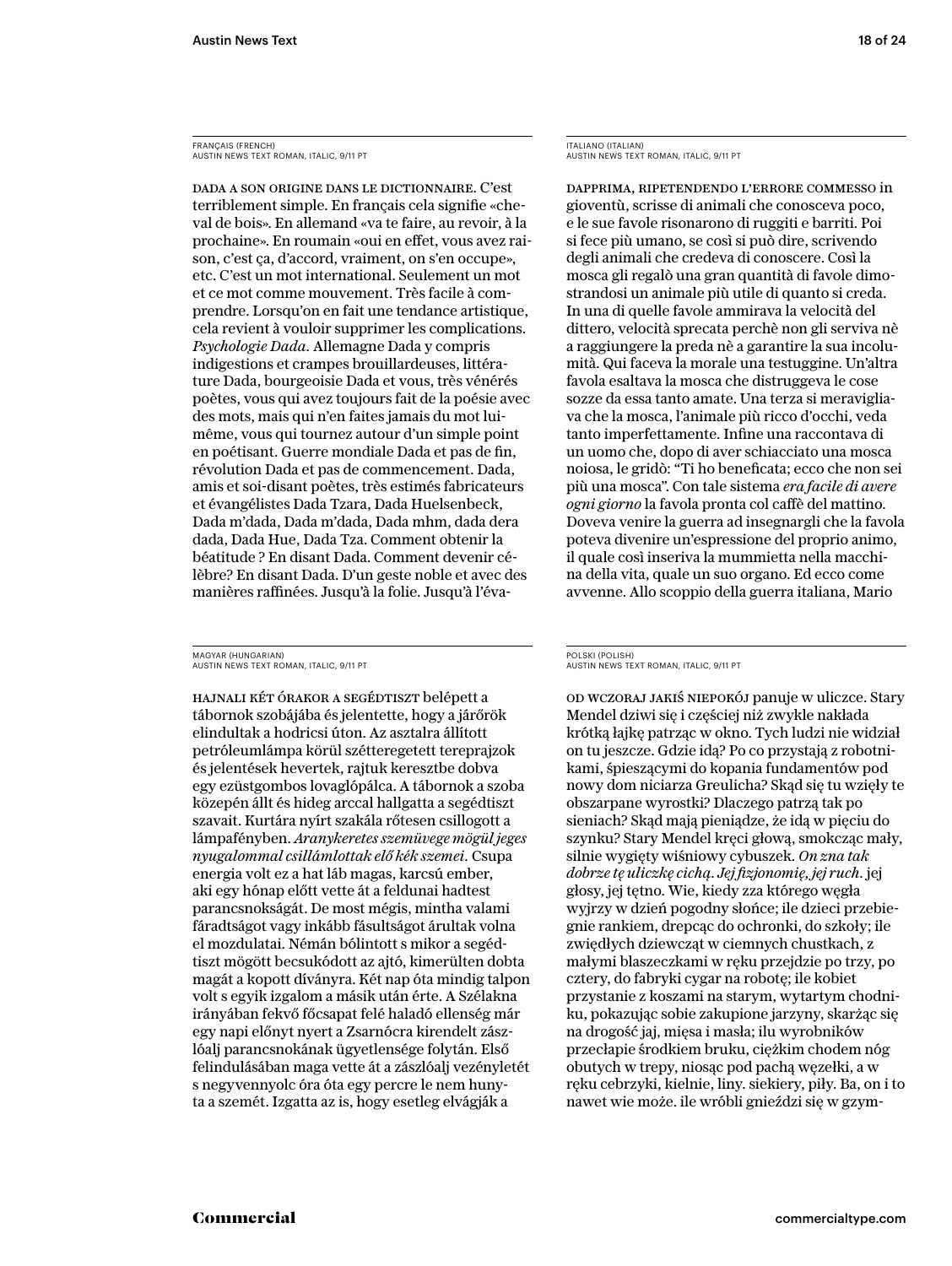D. Benedita levantou-se, no dia seguinte, com a idéia de escrever uma carta ao marido, uma longa carta em que lhe narrasse a festa da véspera, nomeasse os convivas e os pratos, descrevesse a recepção noturna, e, principalmente, desse notícia das novas relações com D. Maria dos Anjos. A mala fechava-se às duas horas da tarde, D. Benedita acordara às nove, e, não morando longe (morava no *Campo da Aclamação*), um escravo levaria a carta ao correio muito a tempo. Demais, chovia; D. Benedita arredou a cortina da janela, deu com os vidros molhados; era uma chuvinha teimosa, o céu estava todo brochado de uma cor pardo-escura, malhada de grossas nuvens negras. Ao longe, viu flutuar e voar o pano que cobria o balaio que uma preta levava à cabeça: concluiu que ventava. Magnífico dia para não sair, e, portanto, escrever uma carta, duas cartas, todas as cartas de uma esposa ao marido ausente. Ninguém viria tentá-la. Enquanto ela compõe os babadinhos e rendas do roupão branco, um roupão de cambraia que o desembargador lhe dera em 1862, no mesmo dia aniversário, 19 de setembro, convido a leitora a observar-lhe as feições. Vê que não lhe dou Vênus; também não lhe dou Medu-

SVENSKA (SWEDISH) AUSTIN NEWS TEXT ROMAN, ITALIC, 9/11 PT

Klockan var mellan åtta och nio den vackra majmorgonen, då Arvid Falk efter scenen hos brodern vandrade gatorna framåt, missnöjd med sig själv, missnöjd med brodern och missnöjd med det hela. Han önskade att det vore mulet och att han hade dåligt sällskap. Att han var en skurk, det trodde han icke fullt på, men han var icke nöjd med sig själv, han var så van att ställa höga fordringar på sig, och han var inlärd att i brodern se ett slags styvfar, för vilken han hyste stor aktning, nästan vördnad. Men även andra tankar döko upp och gjorde honom bekymrad. Han var utan pengar och utan sysselsättning. Detta senare var kanske det värsta ty sysslolösheten var honom en svår fiende, begåvad med en aldrig vilande fantasi som han var. *Under ganska obehagliga funderingar hade han kommit ner på Lilla Trädgårdsgatan;* han följde vänstra trottoaren utanför Dramatiska Teatern och befann sig snart inne på Norrlandsgatan; han vandrade utan mål och gick rätt fram; snart började stenläggningen bli ojämn, träkåkar efterträdde stenhusen, illa klädda människor kastade misstänksamma blickar på den snyggt klädde personen som så tidigt besökte deras kvarter och utsvultna

SUOMI (FINNISH) AUSTIN NEWS TEXT ROMAN, ITALIC, 9/11 PT

He olivat ystäviä ystävyydessä, joka oli läheisempää kuin veljeys. Nello oli pieni Ardennelainen — Patras suuri Flamandilainen. He olivat saman ikäisiä vuosilla mitattuna, mutta kuitenkin toinen oli vielä nuori, toinen oli jo vanha. He olivat asuneet yhdessä koko ikänsä; molemmat he olivat orpoja ja kurjia sekä saivat leipänsä samasta kädestä. Se oli ollut heidän siteensä alku, heidän ensimmäinen sympatian säikeensä; se oli vahvistunut päivä päivältä ja kasvanut heidän mukanaan kiinteänä ja erottamattomana niin, että he alkoivat rakastaa toisiansa erittäin paljon. Heidän kotinsa oli pieni mökki pienen *Flamandilaisen kylän reunalla*, peninkulman päässä Antverpenistä. Kylä sijaitsi leveiden laidunkaistaleiden ja viljavainioiden välissä, ja sen läpi virtaavan suuren kanavan reunamilla kasvoi pitkät rivit tuulessa taipuvia poppeleita ja tervaleppiä. Siinä oli parikymmentä maatilaa ja taloa, joiden ikkunaluukut olivat kirkkaan vihreät tai taivaansiniset ja katot ruusunpunaiset tai mustavalkoiset sekä seinät niin valkoisiksi maalatut, että ne loistivat auringossa kuin puhdas lumi. Kylän keskustassa oli tuulimylly pienellä sammalta kasvavalla rinteellä, se oli maamerkkinä kaikelle

#### TÜRKÇE (TURKISH) AUSTIN NEWS TEXT ROMAN, ITALIC, 9/11 PT

Sadık genç, araladığı kapıyı çekince, yine birden kararan sanduka sükunu içinde, İskender Paşa, galeyansız ibadetine başlardı. Artık dünyaya dair hiçbir ümidi kalmamıştı. İstediği yalnız bir iman selametiydi. Vâkıa korkak bir adam değildi. Ama, muhakkak bir ölümü her gün, her saat, her dakika, hatta her saniye beklemek… Onun cesaretini kırmış, sinirlerini zayıflatmıştı. Evet, ya kafası kesilecek, ya boğulacaktı! Düşündükçe, ensesinde soğuk bir satırın sarih temasını duyar gibi oluyordu. Bu sarih temas silinirken karşısına kendi boğuk hayali gelirdi; gözleri patlamış, kavuğu bir tarafa yuvarlanmış, boynu yağlı bir kement ile sıkılmış, ayağından pabuçları çıkmış, ipek kuşağı çözülmüş, karanlık, köpüklü ağzından siyah dili sarkmış bir naaş… İskender Paşa'nın yerde sürünen ölüsü! *Titrer, gözlerini oğuşturur, yine salât-ü selamlarını çekmeye başlardı.* Yakın akıbetinin bu uzvî hatırası o kadar bariz, o kadar kuvvetliydi ki… Çocukluğunun saf muhayyilesini süsleyen cennet bahçelerini, hûri, gılman alaylarını, Tûba ağacını, Sırat köprüsünü şimdi düşünemiyordu bile… Zihni durmuştu. Sinirleri, beyni pek yorgundu. Yemek yiyemiyordu. Boğazına kurşundan bir yumruk tıkanmıştı. Yalnız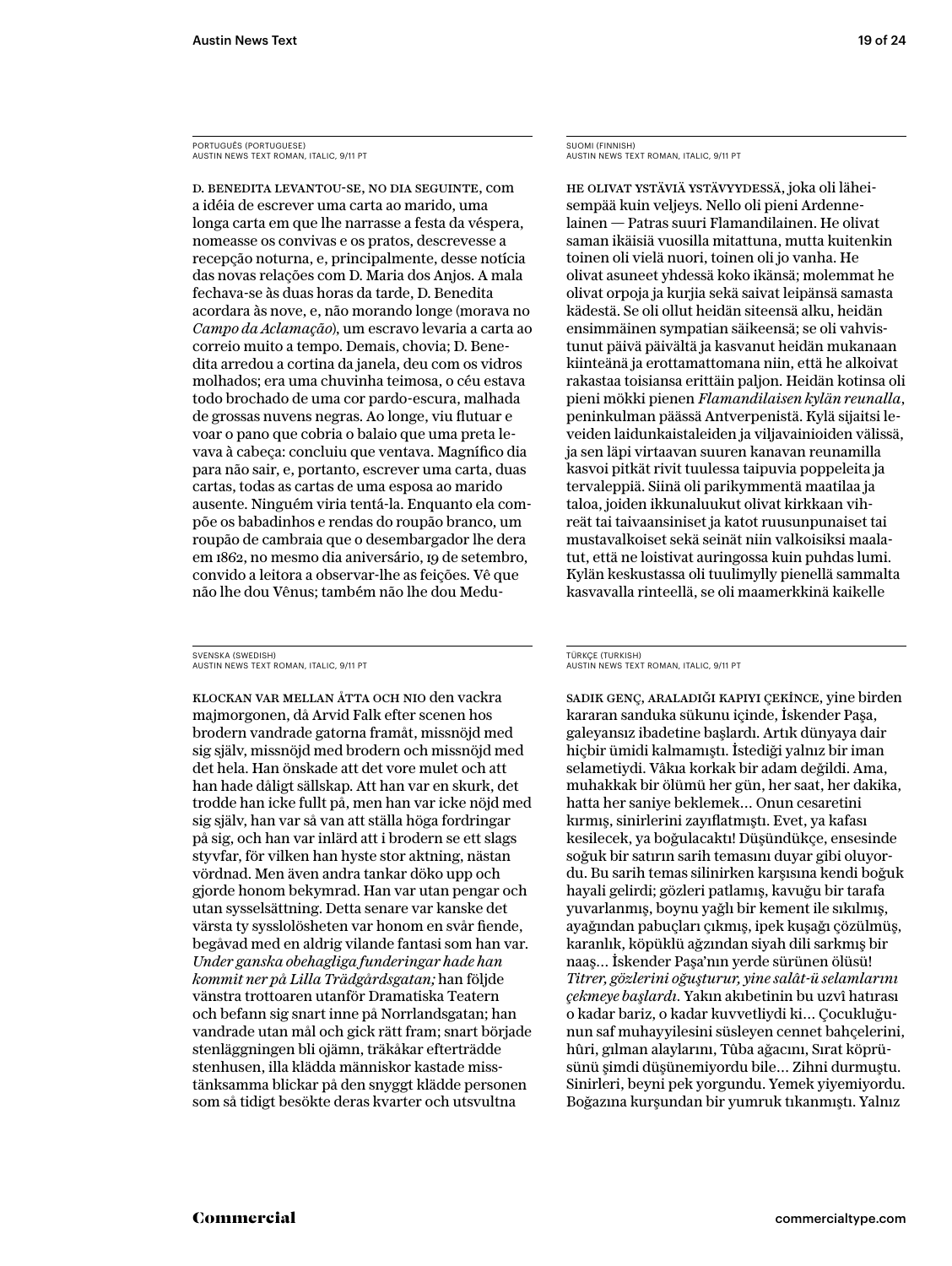| <b>UPPERCASE</b>                             | ABCDEFGHIJKLMNOPQRSTUVWXYZ                                                                                                    |  |  |  |  |  |
|----------------------------------------------|-------------------------------------------------------------------------------------------------------------------------------|--|--|--|--|--|
| LOWERCASE                                    | abcdefghijklmnopqrstuvwxyz                                                                                                    |  |  |  |  |  |
| SMALL CAPS                                   | ABCDEFGHIJKLMNOPQRSTUVWXYZ                                                                                                    |  |  |  |  |  |
| STANDARD PUNCTUATION                         |                                                                                                                               |  |  |  |  |  |
| ALL CAP PUNCTUATION                          | $i\dot{\epsilon}$ ---()[]{}/ \@«»<>                                                                                           |  |  |  |  |  |
| SMALL CAP PUNCTUATION                        | $1! \in \mathbb{R}^{n \times n}$ () $\left[\right] \left\{ \right\} / \left  \right\rangle \omega$                            |  |  |  |  |  |
| LIGATURES                                    | fb ff fh fi fj fk fl ffb ffh ffi ffj ffk ffl                                                                                  |  |  |  |  |  |
| PROPORTIONAL LINING<br>default figures       | $$£$ \[\left[1234567890\textlog{M}\%0^{\alpha}^{\sqrt{\sigma_{\cdot - - - \leftle - \leftlog{N}\$                             |  |  |  |  |  |
| PROPORTIONAL LINING<br>cap-height            | $$£EY1234567890\%$ % $\left\{+25.25996\%$                                                                                     |  |  |  |  |  |
| PROPORTIONAL OLDSTYLE                        | $$£EY1234567890\%%0\#°<+=-x\div$                                                                                              |  |  |  |  |  |
| PROPORTIONAL SMALL CAP                       | $$£EY1234567890\%%$                                                                                                           |  |  |  |  |  |
| <b>TABULAR LINING</b>                        | $$£EY1234567890\%$ % < + = - x ÷ >                                                                                            |  |  |  |  |  |
| PREBUILT FRACTIONS                           | $\frac{1}{2}$ $\frac{1}{3}$ $\frac{2}{3}$ $\frac{1}{4}$ $\frac{3}{4}$ $\frac{1}{8}$ $\frac{3}{8}$ $\frac{5}{8}$ $\frac{7}{8}$ |  |  |  |  |  |
| <b>NUMERATORS &amp;</b><br>DENOMINATORS      | H1234567890/1234567890                                                                                                        |  |  |  |  |  |
| <b>SUPERSCRIPT &amp;</b><br><b>SUBSCRIPT</b> | $\rm{H^{1234567890}\;H_{1234567890}}$                                                                                         |  |  |  |  |  |
| STYLISTIC ALTERNATES                         | K K k fk ffk Ķ Ķ ķ                                                                                                            |  |  |  |  |  |
| <b>ACCENTED UPPERCASE</b>                    | ÁÂÀÄÅÃĂĀĄÅÆÆÇĆČĊĎĐÉÊÈĔĔĖĒĘĞĜĢĠĦ<br>ĤÍÎÌĬIIĮĨĬĴĶŁĹĽĻĿÑŃŇŅŊÓÔŎÖŐŐØØŒŔŘR<br>ŠŚŞŜŞÞŤŢŦŨÛŨŬŬŰŨŲŮŨŴŴŴŴÝŶŶŸIJŽŹŻ                     |  |  |  |  |  |
| ACCENTED LOWER CASE                          | áâàäåãăāaåææçćčĉċďđéêèëĕėēęğĝģġħĥíîìïiījĩĭĵ]kł<br>ĺľļŀñńňn'nóôòöõőōøǿœŕřŗßšśşŝşþťţŧúûùüŭűūųůũ<br><b><i>wŵwwyŷỳÿijžźż</i></b>  |  |  |  |  |  |
| ACCENTED SMALL CAPS                          | ÁÂÀÄÅÃĂĀĄÅÆÆÇĆČĈĊĎĐÉÊÈËĔĖĒĘĞĜĢĠĦĤÍÎÌÏIĮ<br>ĨĬĴĶŁĹĽĻĿÑŃŇŅŊÓÔŎŎŐŎØØŒŔŘŖŠŚŞŜŞÞŤŢŦÚÛÙ<br><b>ÜŬŰŪŲŮŨŴŴŴŴÝŶŶŸIJŽŹŻ</b>              |  |  |  |  |  |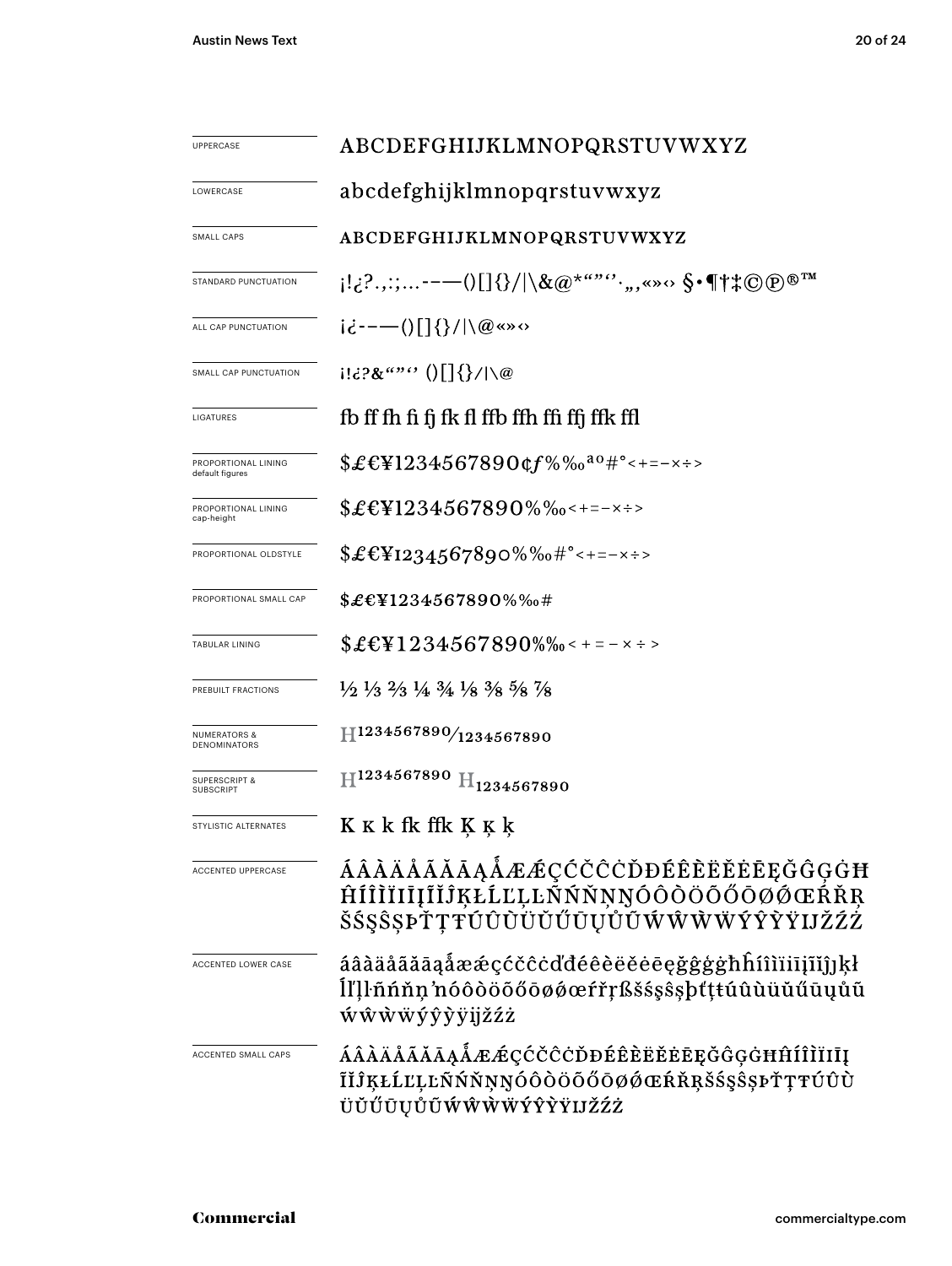| UPPERCASE                              | ABCDEFGHIJKLMNOPQRSTUVWXYZ                                                                                                    |  |  |  |  |  |
|----------------------------------------|-------------------------------------------------------------------------------------------------------------------------------|--|--|--|--|--|
| LOWERCASE                              | abcdefghijklmnopqrstuvwxyz                                                                                                    |  |  |  |  |  |
| STANDARD PUNCTUATION                   | $j!_{\delta}$ ?,,;,---()[]{}/ \&@*""'',,,«»<> $\int$ ^ \f#\@@@TM                                                              |  |  |  |  |  |
| ALL CAP PUNCTUATION                    | $i\dot{\delta}$ --- $()$ []{}/ $ \langle \emptyset \infty$                                                                    |  |  |  |  |  |
| LIGATURES                              | fbfffhfifjfkflffbffhffiffjfkffl                                                                                               |  |  |  |  |  |
| PROPORTIONAL LINING<br>default figures | $${\pounds\!\!\in\!}\epsilon$ ¥1234567890¢f%‰ $^{a o_{\#}\circ_{\texttt{<+=-}\times\texttt{+}>}}$                             |  |  |  |  |  |
| PROPORTIONAL LINING<br>cap-height      | $$£EY1234567890\%$ %0<+=-x÷>                                                                                                  |  |  |  |  |  |
| PROPORTIONAL OLDSTYLE                  | $$£EY1234567890\%%o#°<+=-x+>$                                                                                                 |  |  |  |  |  |
| TABULAR LINING                         | $$£EY1234567890%$ % < + = - x ÷ >                                                                                             |  |  |  |  |  |
| PREBUILT FRACTIONS                     | $\frac{1}{2}$ $\frac{1}{3}$ $\frac{2}{3}$ $\frac{1}{4}$ $\frac{3}{4}$ $\frac{1}{8}$ $\frac{3}{8}$ $\frac{5}{8}$ $\frac{7}{8}$ |  |  |  |  |  |
| NUMERATORS &<br>DENOMINATORS           | H1234567890/1234567890                                                                                                        |  |  |  |  |  |
| SUPERSCRIPT &<br><b>SUBSCRIPT</b>      | $H^{1234567890}$ $H_{1234567890}$                                                                                             |  |  |  |  |  |
| STYLISTIC ALTERNATES                   | AKVW ggyw &<br><i>ÀÁÂÃÄÅĀĂĄÅĶŴŴŴŴ ğĝģġğĝġġŷŷỳÿŵŵw</i>                                                                         |  |  |  |  |  |
| SWASHES                                | AJMNQTVWY &<br>ÀÁÁÃÄÄÄÄAÅĴĴÑŃŇŅŤŢŦŴŴŴŬŶŶŶŸ                                                                                    |  |  |  |  |  |
| ACCENTED UPPERCASE                     | ÁÂÀÄÅÃĂĀĄÅÆÆÇĆČĈÒĐÉÊÈËĔĔĒĘĞĜĢĠĦ<br>ĤÍÎĨĨĪIJĨĬĴĶŁĹĽĻĿÑŃŇŅŊÓÔÒÖŐŐŌØŒŔŘŖ<br>ŠŚŞŜȘÞŤŢŦÚÛÙÜŬŰŨŲŮŨŴŴŴŴÝŶŶŸIJŽŹŻ                     |  |  |  |  |  |
| ACCENTED LOWER CASE                    | áâàäåããāaaåææçćčĉċďđéêèëĕēęğĝġġħĥíîìïiīįĩĭĵĵķł<br>ĺľlŀñńňṇŋ'nóôòöõőōøǿœŕřŗßšśşŝşþťţŧúûùüŭűūųůũ<br><i>úŵŵŵýŷỳÿijžźż</i>        |  |  |  |  |  |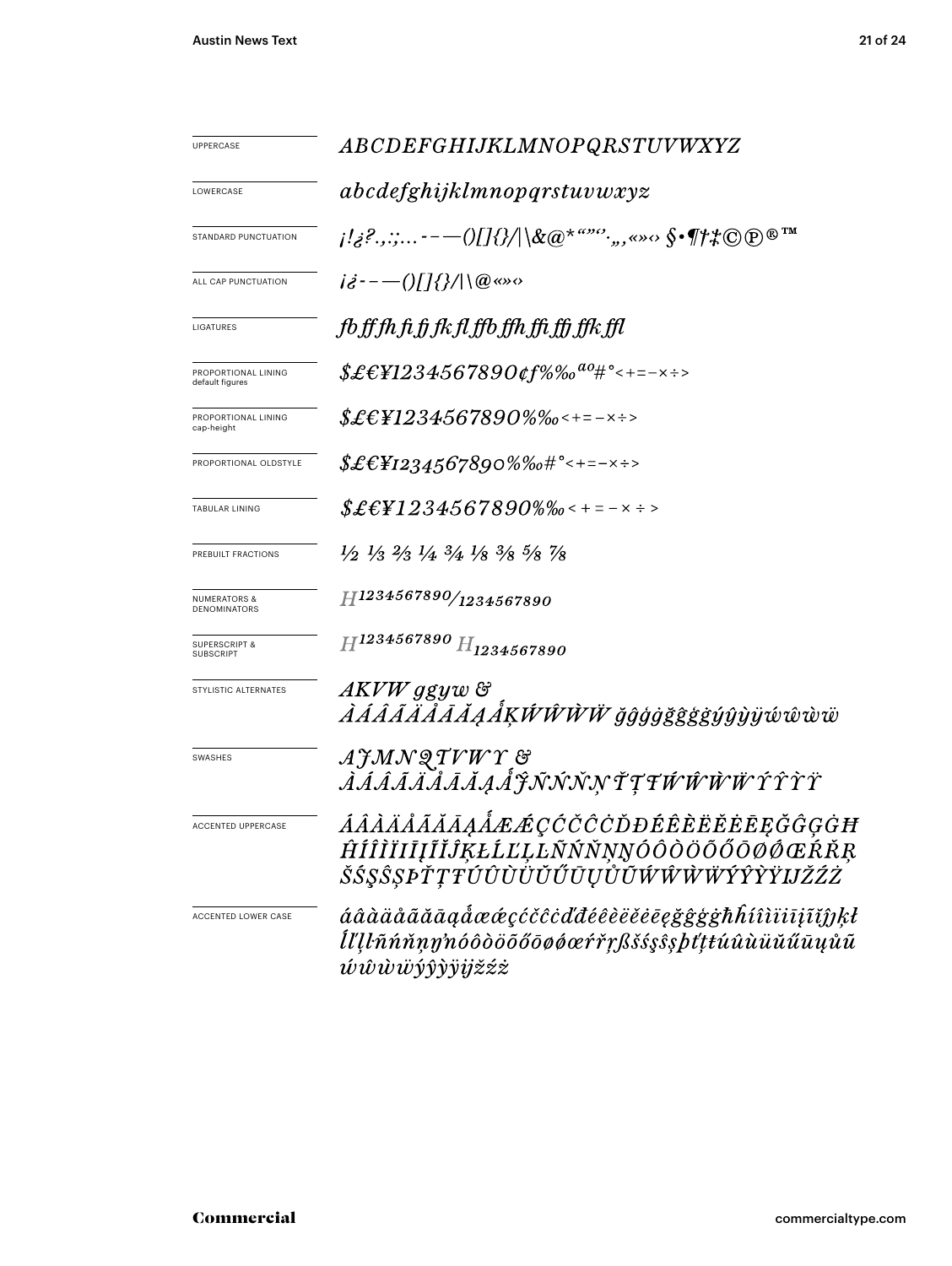| <b>OPENTYPE FEATURES</b><br><b>FAMILY WIDE</b>                            | <b>DEACTIVATED</b>           |                                     | <b>ACTIVATED</b>                       |                                                 |  |
|---------------------------------------------------------------------------|------------------------------|-------------------------------------|----------------------------------------|-------------------------------------------------|--|
| ALL CAPS<br>opens up spacing, moves up<br>punctuation, cap-height figures |                              | Belts & [Socks] @ £9.70             | BELTS & [SOCKS] @ £9.70                |                                                 |  |
| SMALL CAPS                                                                |                              | (Mayo) & 'Ketchup' @ $E$ 18?        | (MAYO) & 'KETCHUP' @ $E$ 18?           |                                                 |  |
| ALL SMALL CAPS<br>includes punctuation & figures                          | (Mayo) & 'Ketchup' @ $E$ 18? |                                     |                                        | (MAYO) & 'KETCHUP' @ $E$ 18?                    |  |
| PROPORTIONAL LINING<br>default figures                                    | March:<br>April:             | \$32,460 €11,895<br>¥70,031 £97,215 | March:<br>April:                       | $$32,460$ $$11,895$<br>¥70,031 £97,215          |  |
| PROPORTIONAL LINING<br>cap-height                                         | March:<br>April:             | \$32,460 €11,895<br>¥70,031 £97,215 | March:<br>April:                       | $$32,460$ $$11,895$<br>¥70,031 £97,215          |  |
| PROPORTIONAL OLDSTYLE                                                     | March:<br>April:             | \$32,460 €11,895<br>¥70,031 £97,215 | March:<br>April:                       | $\$32,460$ €II,895<br>¥70,031 £97,215           |  |
| TABULAR LINING                                                            | March:<br>April:             | \$32,460 €11,895<br>¥70,031 £97,215 | March:<br>April:                       | $$32,460$ €11,895<br>¥70,031 £97,215            |  |
| PROPORTIONAL SMALL CAP                                                    | March:<br>April:             | \$32,460 €11,895<br>¥70,031 £97,215 | <b>MARCH:</b><br><b>APRIL:</b>         | \$32,460 €11,895<br>¥70,031 £97,215             |  |
| ARBITRARY FRACTIONS<br>ignores numeric date format                        |                              | 21/03/15 & 2 91/118 46/923          | $21/03/15$ & $2\frac{91}{18}$ $46/923$ |                                                 |  |
| SUPERSCRIPT/SUPERIOR                                                      |                              | $x158 + y23 \times z18 - a4260$     |                                        | $x^{158} + y^{23} \times z^{18} - a^{4260}$     |  |
| SUBSCRIPT/INFERIOR                                                        |                              | $x158 + y23 \times z18 - a4260$     |                                        | $X_{158}$ ÷ $Y_{23} \times Z_{18}$ – $a_{4260}$ |  |
| DENOMINATOR<br>for making arbitrary fractions                             |                              | 0123456789 0123456789               |                                        | 0123456789 0123456789                           |  |
| <b>NUMERATOR</b><br>for making arbitrary fractions                        |                              | 0123456789 0123456789               | 0123456789 0123456789                  |                                                 |  |
| LANGUAGE FEATURE<br>Română ș accent                                       |                              | FAIMOȘI CONȘTIINȚA artiști          |                                        | FAIMOȘI CONȘTIINȚA artiști                      |  |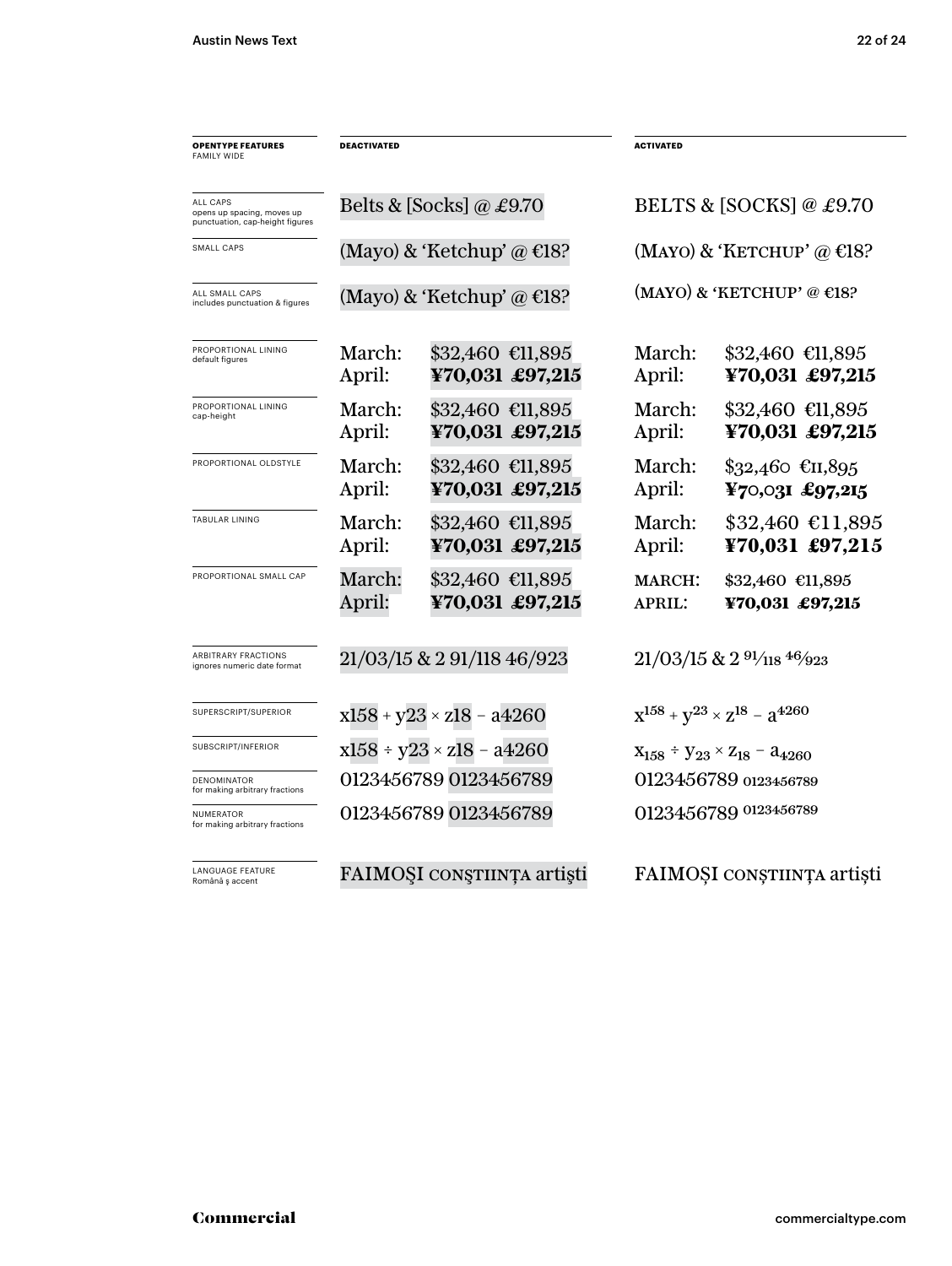# **OPENTYPE FEATURES** ROMAN

STYLISTIC SET 01 alternate K k

STYLISTIC SET 01 alternate K

STYLISTIC SET 03 alternate g

STYLISTIC SET 04 alternate w STYLISTIC SET 05 alternate & STYLISTIC SET 06 swash J Q Y STYLISTIC SET 07 steeper angle on A V W STYLISTIC ALTERNATES Illustrator/Photoshop

STYLISTIC SET 02 alternate g y

SWASH A J M N Q T V W Y &

#### **DEACTIVATED ACTIVATED**

SKILLS kneading risky bricks SKILLS kneading risky bricks

# **OPENTYPE FEATURES** ITALIC

*QUICKLY BREAK Knackwurst Sunlight dodging groggy groves Quiet Jacobins Yawning Justly WAVES Won Varied Advantage*

#### **DEACTIVATED ACTIVATED**

*REQUEST WAVES & ENJOY REQUEST WAVES & E N J OY QUICKLY BREAK Knackwurst Chicago's wayward yarn figure Chicago's wayward yarn figure Awards wavy drawing winners Awards wavy drawing winners John & Paul & George & Ringo!? John & Paul & George & Ringo!? Knockout Night & Nasty Knaves Knockout Night & Nasty Knaves WAVES Won Varied Advantage Sunlight dodging groggy groves Quiet Jacobins Yawning Justly*